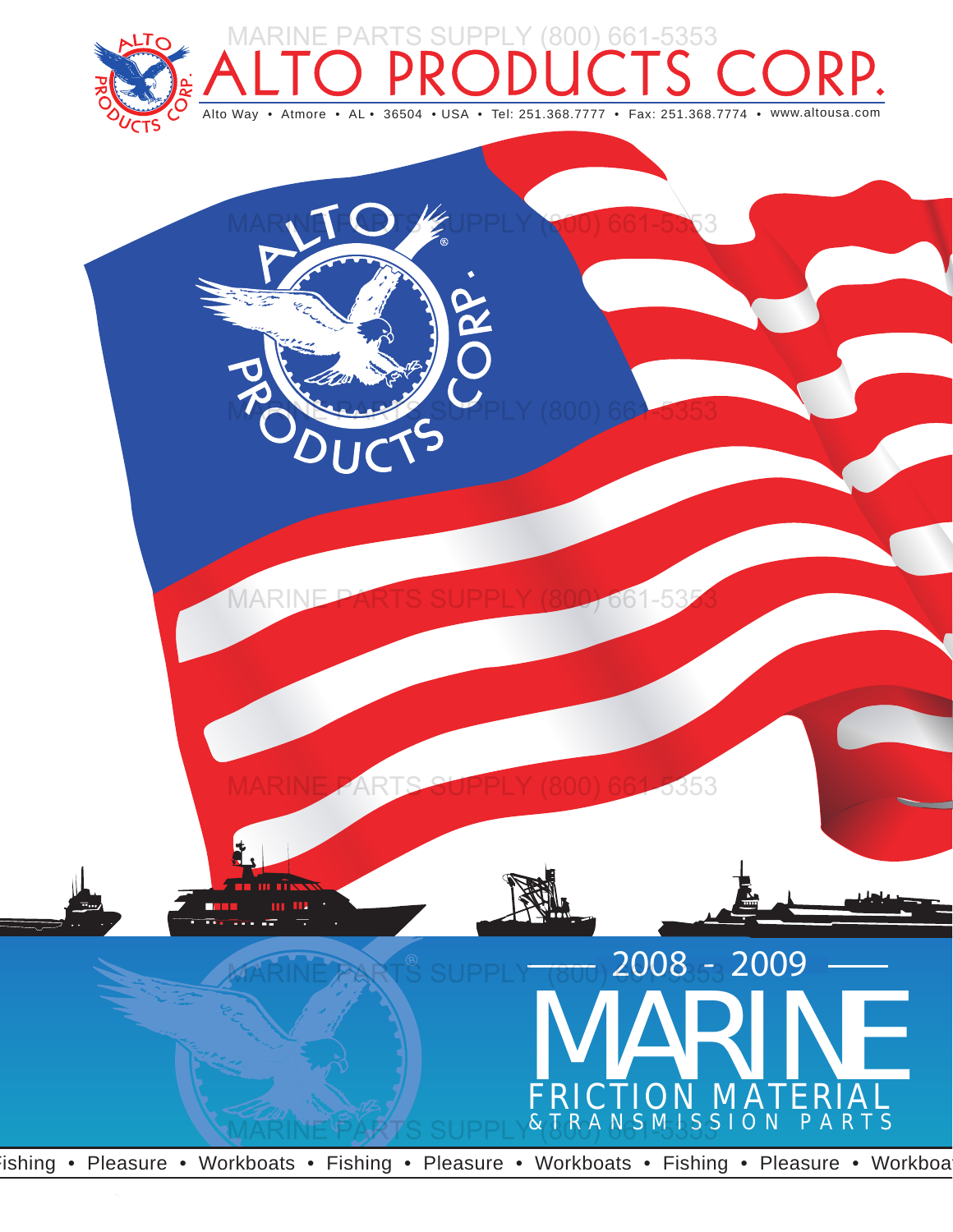

*ALTO PRODUCTS CORP.*

#### *MARINE FRICTION MATERIAL & TRANSMISSION PARTS*

ewart Ave<br>o, B.C. Nanaimo, B.C.<br>V9S 4E1<br>ph (800) 661-5353<br>fax (250) 754-9471

|                                        | <b>BORG WARNER VELVET DRIVE ®</b>                                                                                                                                                                                                                                              |                                                                      |
|----------------------------------------|--------------------------------------------------------------------------------------------------------------------------------------------------------------------------------------------------------------------------------------------------------------------------------|----------------------------------------------------------------------|
| MAR                                    | 71 & 72<br>71 & 72 V DRIVETS SUPPLY (800) 661-535<br>1500<br>7000<br><b>CR-2 Velvet Drive</b><br>S <sub>500</sub><br>S5000, S5000 V Drive<br>$T-22$<br>W-1000<br><b>Damper Assemblies</b>                                                                                      | 1<br>6<br>5<br>5<br>1<br>4<br>5<br>4                                 |
| <b>CAPITOL MARINE</b>                  | Hydrasmooth<br>MARI 5HD-200, HD 10200, 10700, 11200, 11720 (800) 661-53413<br>M105, 125                                                                                                                                                                                        | 11<br>11                                                             |
| <b>HURTH MARINE / ZF</b><br><b>MAR</b> | HBW 5, 50, 100<br>HBW 10, 150<br><b>HBW 150V</b><br>HBW 20, 220, 250<br>HBW 360, 450, 630<br><b>HSW 450A-2</b><br>HSW 630A-1 Hydraulic & V Drive<br>HSW 800 Series Reduction & V Drive $\frac{150}{17}$ (800) 661-53.15<br>IRM 220, 220A<br>IRM 301, 301A<br>Damper Assemblies | 12<br>13<br>14<br>14<br>15<br>16<br>16<br>17<br>18                   |
|                                        |                                                                                                                                                                                                                                                                                |                                                                      |
| <b>MERCRUISER</b>                      | II-TR, S                                                                                                                                                                                                                                                                       | 10                                                                   |
| <b>PARAGON</b><br>MAI                  | HF7 (Direct Drive)<br>HJ7<br>P200, 300, 400<br>P21, P31, OWATS SUPPLY (800) 661-535<br>P22-P25<br>P32A-P35B<br>P34-P35, P42-P45<br>P41<br>OW2-OW5                                                                                                                              | 9<br>9<br>9<br>$6\overline{6}$<br>$\overline{6}$<br>6<br>7<br>8<br>6 |
| <b>TWIN DISC</b><br>YAMAHA             | MG-502<br>MG-506<br>MG-509, MG-512<br>MG-514A, 514B, 514C<br>S SUPPLY (800) 661-535<br>7.4 Liter Hydra-Drive                                                                                                                                                                   | 12<br>12<br>12<br>12<br>11                                           |
| YANMAR                                 | KBW-10, KBW-20                                                                                                                                                                                                                                                                 | 11                                                                   |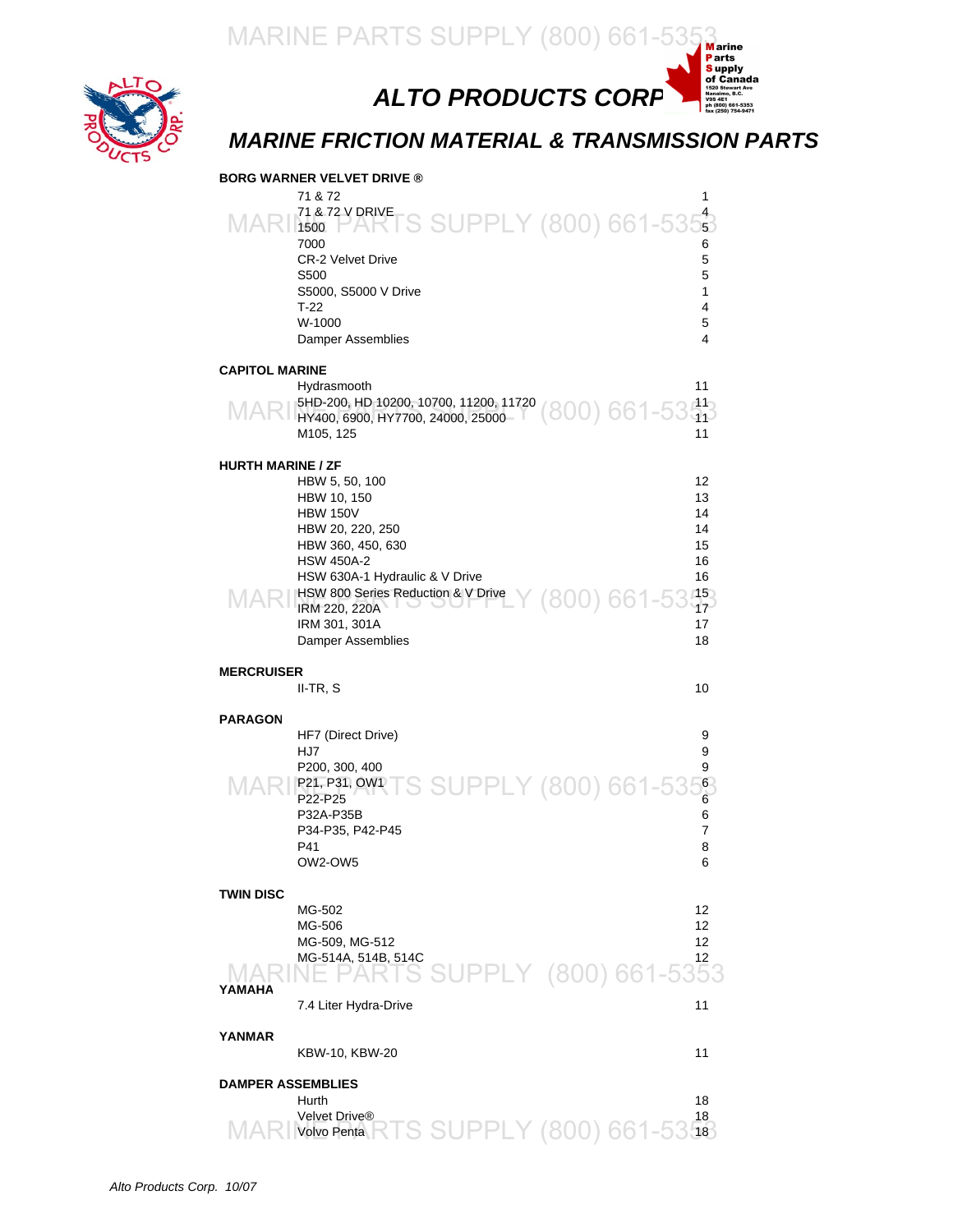



#### <span id="page-2-0"></span>VELVET DRIVE® S5000, S5000 "V"Drive

| ALTO NO.           | OEM NO.                      | <b>DESCRIPTION</b>                                                                  | <b>USAGE</b>                 | <b>NOTES</b>             |
|--------------------|------------------------------|-------------------------------------------------------------------------------------|------------------------------|--------------------------|
| <b>KITS</b>        |                              |                                                                                     |                              |                          |
| 340800             | 2001-410-001                 | OVERHAUL KIT S5000                                                                  | $\mathbf{1}$                 |                          |
|                    |                              | Includes Gaskets, Orings, Metal Clad Seals and Sealing Rings                        |                              |                          |
| 340800V            | 2002-410-001                 | OVERHAUL KIT S5000 V Drive                                                          | $5^{1}_{3}$                  |                          |
|                    | IVIAR                        | Includes Gaskets, Orings, Metal Clad Seals and Sealing Rings                        |                              |                          |
| 340901             | <b>NL</b>                    | MASTER OVERHAUL KIT S5000                                                           | $\mathbf{1}$                 |                          |
|                    |                              | Includes Overhaul Kit, Bronze Plates and Steel Plates                               |                              |                          |
| 340901V            | <b>NL</b>                    | MASTER OVERHAUL KIT S5000 V Drive                                                   | 1                            |                          |
| 340750             | <b>NL</b>                    | Includes Overhaul Kit, Bronze Plates and Steel Plates<br><b>CLUTCH PLATE MODULE</b> | $\mathbf{1}$                 |                          |
|                    |                              | Includes 16 Bronze Plates and 18 Steel Plates                                       |                              |                          |
| <b>CLUTCHES</b>    |                              |                                                                                     |                              |                          |
| 340702             | 2001-666-001                 | Friction - Drive                                                                    | 16                           | Bronze .066              |
| 340703             | 2001-166-002                 | Steel - Drive                                                                       | 14                           | Flat .077                |
| 340705             | 2001-062-002                 | Steel A D T Q Q I I D D I V / 200                                                   | $\overline{4}$               | Flat .044                |
| <b>MISC. PARTS</b> |                              |                                                                                     |                              |                          |
| 340020             | 2001-045-005                 | Gasket - Front Pump S5000 & V Drive                                                 | 1                            |                          |
| 340021             | 2001-045-003                 | Gasket - Valve Housing S5000 & V Drive                                              | $\mathbf{1}$                 |                          |
| 340022             | 2001-145-002                 | Gasket - Adapter - S5000                                                            | $\mathbf{1}$                 |                          |
| 340021V            | 2002-045-002                 | Gasket - Adapter - V Drive                                                          | $\mathbf{1}$                 |                          |
| 018101             | 2000-016-050                 | Sealing Ring - Pinion Carrier                                                       | <b>AR</b>                    | S5000 1Pc, V Drive 4 Pcs |
| 340101             | 1000-016-021                 | Sealing Ring - In Shaft                                                             | <b>AR</b>                    | S5000 1Pc, V Drive 2 Pcs |
| 340420             | 1000-044-065                 | Metal Clad Seal - Adapter S5000 & V Drive                                           | $\overline{2}$               |                          |
| 340421             | 1000-044-066                 | Metal Clad Seal - Coupling S5000                                                    | $\mathbf{1}$                 |                          |
| 340422             | 2000-044-003                 | Metal Clad Seal - Output Shaft Side V Drive                                         | $1^\circ$                    |                          |
| 340423             | 2000-044-004                 | Metal Clad Seal - Output Flange Side V Drive                                        | $\overline{1}$               |                          |
| 010045             | 1000-141-045                 | Oring - Piston                                                                      | $\overline{2}$               |                          |
| 010123             | 1000-141-123                 | Oring - Control Valve                                                               | 1                            |                          |
| 010130             | 1000-141-130                 | Oring - Clutch Piston                                                               | $\overline{2}$               |                          |
| 010214             | 1000-141-214                 | Oring - Tube Assembly                                                               | $\mathbf{1}$                 |                          |
| 010241             | 1000-141-241                 | Oring - Clutch Piston                                                               | $\overline{2}$               |                          |
| 340051             | 1000-016-020                 | Seal - Piston In                                                                    | 2                            |                          |
| 340052             | 1000-016-019                 | Seal - Piston Out                                                                   | $\overline{2}$               |                          |
| 340053             | 2000-141-502                 | Oring - Pump V Drive                                                                | 1                            |                          |
| 340054             | 2000-141-500                 | Oring - Output V Drive                                                              | $\mathbf{1}$                 |                          |
| 340055             | 2000-141-501                 | Oring - Pump Housing V Drive<br>OUU.<br>UU                                          | л                            |                          |
| 340251             | 1000-139-069                 | Snap Ring                                                                           | $\overline{2}$               |                          |
| 340252             | 1000-139-071                 | Snap Ring                                                                           | 1                            |                          |
| 340253             | 1000-139-068                 | Snap Ring                                                                           | 5                            |                          |
| 099328             | 1000-640-004                 | <b>Neutral Safety Switch</b>                                                        | $\mathbf{1}$                 |                          |
| 023320             | 1000-149-034                 | Nut - Output Shaft with Washer                                                      | $\mathbf{1}$                 |                          |
| 023331             | A4740G                       | <b>Breather Assembly</b>                                                            | $\mathbf{1}$<br>$\mathbf{1}$ |                          |
| 340321             | 2001-031-001                 | <b>Output Flange</b>                                                                |                              |                          |
| 340322<br>340940   | 1000-132-055<br>2001-238-001 | Needle Bearing<br>Filter - Oil Screen                                               | 6<br>1                       |                          |
|                    |                              |                                                                                     |                              |                          |

#### MARINE PARTS SUPPLY (800) 661-5353

#### VELVET DRIVE® 71 & 72

| ALTO NO.    | OEM NO.       | <b>DESCRIPTION</b>                                      | <b>USAGE</b> | <b>NOTES</b> |
|-------------|---------------|---------------------------------------------------------|--------------|--------------|
| <b>KITS</b> |               |                                                         |              |              |
| 023801      | 10-17-410-002 | <b>GASKET SET (Includes Rubber Parts)</b>               |              |              |
| 023801B     | A4867HA       | <b>OVERHAUL KIT (Includes Gasket Set)</b>               |              |              |
| 023901LS    | <b>NL</b>     | <b>BANNER KIT</b>                                       |              |              |
|             |               | Includes Overhaul Kit and Bronze Plates<br>$\sqrt{661}$ |              |              |
| 023901      | <b>NL</b>     | <b>MASTER OVERHAUL KIT</b>                              |              |              |
|             |               | Includes Overhaul Kit, Bronze Plates and Steel Plates   |              |              |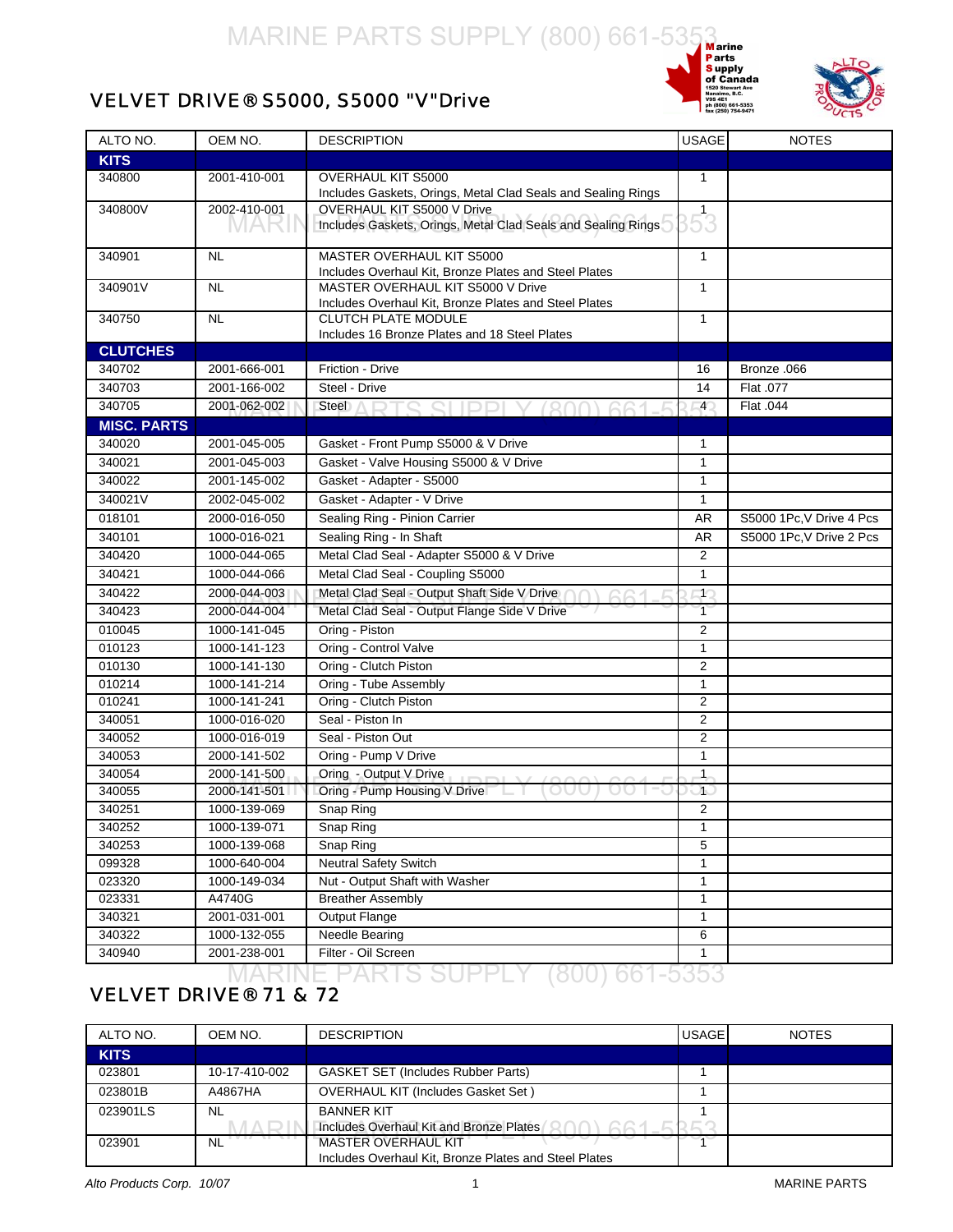#### VELVET DRIVE® 71 & 72





| ALTO NO.                | OEM NO.                            | <b>DESCRIPTION</b>                                            | <b>USAGE</b>   | <b>NOTES</b>                           |
|-------------------------|------------------------------------|---------------------------------------------------------------|----------------|----------------------------------------|
| <b>KITS (Continued)</b> |                                    |                                                               |                |                                        |
| 023750D                 | <b>NL</b>                          | CLUTCH PLATE MODULE                                           | $\mathbf{1}$   |                                        |
|                         |                                    | Includes 10 Bronze Plates and 6 Steel Plates                  |                |                                        |
| 023750H                 | $\overline{NL}$<br>MAH             | CLUTCH PLATE MODULE - VD71 Only                               | $5^{1}$        |                                        |
|                         |                                    | 800) 66<br>Includes 7 Bronze Plates and 5 Steel Plates        |                |                                        |
| 023752D                 | <b>NL</b>                          | <b>FRICTION PLATE MODULE</b>                                  | 1              |                                        |
|                         |                                    | Includes 10 Bronze Plates<br>10-17 FORWARD CLUTCH PACK Only   | $\mathbf{1}$   |                                        |
| 023755                  | A4867AE                            | Includes Forward Clutch Bronze Plates, Steel Plates and Front |                |                                        |
|                         |                                    | & Rear Pressure Plates                                        |                |                                        |
| 023755A                 | A4867AB                            | 10-18 FORWARD CLUTCH PACK Only                                | $\mathbf{1}$   |                                        |
|                         |                                    | Includes Forward Clutch Bronze Plates, Steel Plates and Front |                |                                        |
|                         |                                    | & Rear Pressure Plates                                        |                |                                        |
| <b>CLUTCHES</b>         |                                    |                                                               |                |                                        |
| 049722                  | W-1597A                            | Friction Forward Small K2 (Grooved)                           | $5 - 7$        | HEG .063                               |
| 049700BR                | 5C-A66A                            | Friction Forward Small                                        | $5 - 7$        | Bronze .060                            |
| 023701                  | $3 - 176$                          | <b>Steel Forward Small</b>                                    | $4-6$          | Flat .068                              |
| 023701A                 | 10-16-166-001                      | <b>Steel Forward Small</b>                                    | $4-6$          | Flat .068                              |
|                         |                                    |                                                               |                | 3 Teeth Missing                        |
| 023701-120              | <b>NL</b>                          | Steel Forward Small - Hi-Performance                          | AR             | Flat .047                              |
| 023701-140              | <b>NL</b>                          | Steel Forward Small - Hi-Performance                          | AR             | Flat .058                              |
| 023703                  | $3 - 65$                           | Steel Forward - MODEL 73 Only                                 |                | Dish .068                              |
| 023760                  | 5C-175A                            | Pressure Plate Forward/ Front                                 | $\mathbf{1}$   |                                        |
| 023761                  | $5L-67$                            | Pressure Plate Forward/Rear                                   | $\mathbf{1}$   |                                        |
| 023738                  | 10-17-666-001                      | <b>Friction Reverse Large</b>                                 | $1 - 3$        | Fiber .115                             |
| 023738BR                | 72-A66B                            | <b>Friction Reverse Large</b>                                 | $1 - 3$        | Bronze .115                            |
| 023738BR155             | 72-A66                             | <b>Friction Reverse Large</b>                                 | $\overline{2}$ | Bronze .061                            |
| 023739                  | 72-176                             | <b>Steel Reverse Large</b>                                    | $0 - 2$        | Flat .070                              |
| 023767                  | $3 - 37$                           | <b>Steel Forward Belleville Spring</b>                        | $\mathbf{1}$   | <b>Dish</b>                            |
| <b>MISC. PARTS</b>      |                                    |                                                               |                |                                        |
| 023020                  | 71-144B                            | Gasket - Forward/Reverse Adapter                              | 1              |                                        |
| 023021                  | $L4 - 145$                         | Gasket - Front Adapter                                        | $\mathbf{1}$   |                                        |
| 023022                  | $71 - 14$                          | Gasket - Valve Cover                                          | 1              |                                        |
| 023023                  | L4-146                             | Gasket - Rear Adapter                                         | $\mathbf{1}$   |                                        |
| 023024                  | $L4 - 147$                         | Gasket - Rear Retainer - Reduction Early                      | 1              |                                        |
| 023025                  | $71 - 147$                         | Gasket - Rear Retainer - MODEL 10-17                          | 1              |                                        |
| 023026                  | 72-147<br>$\sqrt{2}$<br>$\wedge$ T | Gasket - Rear Retainer - MODEL 10-18                          | $\overline{1}$ |                                        |
| 023002                  | $3 - 61$<br>IVI/M                  | Seal - Front Pump<br>UUU                                      | ハヤ             |                                        |
| 023050A                 | 4805A                              | Seal - Reverse Clutch Outer                                   | 1              |                                        |
| 023054A                 | $5L-36$                            | Seal - Forward Clutch Outer                                   | 1              |                                        |
| 1390734                 | 4804H                              | Oring - Control Valve                                         | 1              |                                        |
| 010226A                 | 5M122                              | Oring - Forward Clutch Inner                                  | 1              | Old# 1391984                           |
| 010226A                 | 4804G                              | Oring - Reverse Inner                                         | 1              | Old# 1391984                           |
| 023941                  | 1000-238-002<br>72C-98             | Filter - Oil                                                  | $\mathbf{1}$   |                                        |
| 099328                  | 1000-640-004                       | Neutral Safety Switch                                         | 1              |                                        |
| 099329                  | 1000-140-004                       | Switch - Oil Temperature 190°                                 | 1              |                                        |
| 099329A                 | 87-88031                           | Switch - Oil Temperature 230°                                 | -11            |                                        |
|                         |                                    |                                                               |                |                                        |
| 018101                  | 4806B<br><b>TAW-408</b>            | Sealing Ring - Pinion Carrier                                 | $\overline{4}$ | 2.0 x .0935 HJ                         |
| 038105                  | 4806J<br>TAW-1320                  | Sealing Ring - Drive Gear                                     | $\overline{2}$ | 1.7465 x .0935 HJ                      |
| 023420                  | 1000-044-014<br>UE-0282E           | Metal Clad Seal - Front Pump                                  |                | OD: 53mm/2.08"                         |
| 023422                  | 1000-044-017<br>UH-0049E           | Metal Clad Seal - Coupling                                    |                | OD: 83mm/3.271"<br>Late Type Reduction |
| 023421                  | 71C-110<br>UH-0341E                | Metal Clad Seal - Coupling<br>(800) 661                       | -535           | OD: 68mm/2.69"<br>Early Type Reduction |
|                         |                                    |                                                               |                |                                        |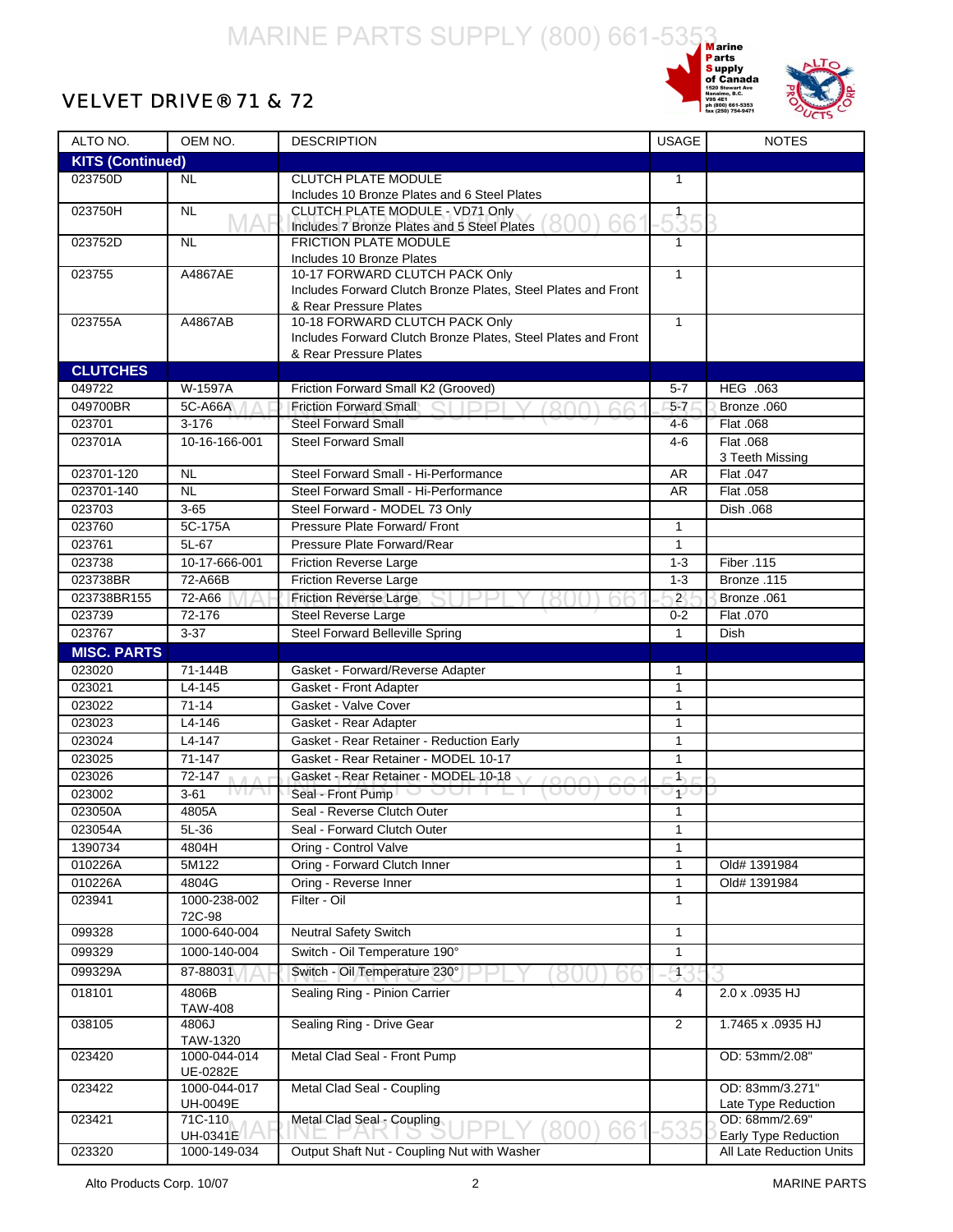



#### VELVET DRIVE® 71 & 72

| ALTO NO.                       | OEM NO.                        | <b>DESCRIPTION</b>                            | <b>USAGE</b>   | <b>NOTES</b>                            |
|--------------------------------|--------------------------------|-----------------------------------------------|----------------|-----------------------------------------|
| <b>MISC. PARTS (Continued)</b> |                                |                                               |                |                                         |
| 023604                         | NL.                            | Sealing Ring Kit                              |                | Contains: 4 Pc. 018101,<br>2 Pc. 038105 |
| 023680                         | 1095-410-002                   | Snap Ring Service Kit<br>$I$ DDI V (000) 664  | $\mathbf{1}$   |                                         |
| 023250                         | 4766                           | Snap Ring - Adapter                           | ∽∗             |                                         |
| 023251                         | 4821                           | Snap Ring - Control Valve                     | 1              |                                         |
| 023252                         | 4822                           | Snap Ring - Reverse Gear                      | $\mathbf{1}$   |                                         |
| 023253                         | R6A-7-1/2                      | Snap Ring - Drive Gear Large MODEL 10-17 Only | 1              |                                         |
| 023254                         | 4766B                          | Snap Ring - Drive Gear Large MODEL 10-18 Only | $\mathbf{1}$   |                                         |
| 023255                         | 4734                           | Snap Ring - Drive Gear Small MODEL 10-17 Only | 2              |                                         |
| 023256                         | 4559A                          | Snap Ring - Drive Gear Small MODEL 10-18 Only | 1              |                                         |
| 023257                         | 4755                           | Snap Ring - Ring Gear                         | $\mathbf{1}$   |                                         |
| 023258                         | 1000-139-048                   | Snap Ring - Ring Gear Yellow MODEL 10-17      | $1 -$          | .033-.037                               |
| 023258-130                     | 1000-139-049                   | Snap Ring - Ring Gear Pink MODEL 10-17        | 1.             | .050 - .054                             |
| 023258A130                     | 4768                           | Snap Ring - Ring Gear Green MODEL 10-18       | 2              | $.050 - .054$                           |
| 023258A160                     | 1000-139-018                   | Snap Ring - Ring Gear Purple MODEL 10-18      | $\mathbf{1}$   | .062-.066                               |
| 023258A190                     | 4768A                          | Snap Ring - Ring Gear Orange MODEL 10-18      | $\mathbf{1}$   | .074-.078                               |
| 023258A250                     | 4768B                          | Snap Ring - Ring Gear White MODEL 10-18       | 1              | .096-.100                               |
| 023259                         | 4495                           | Snap Ring - Drive Gear Assembly               | 1              |                                         |
| 023260                         | 4756D                          | Snap Ring - Drive Gear Assembly               | 1              | <b>Reduction Only</b>                   |
| 023261                         | 4756E                          | Snap Ring - Drive Gear Assembly               | $\mathbf{1}$   | <b>Reduction Only</b>                   |
| 023262                         | 4816                           | Snap Ring - Drive Gear Assembly               |                | <b>Reduction Only</b>                   |
|                                |                                |                                               | 1 <sub>2</sub> |                                         |
| 023263                         | 4766A                          | Snap Ring - Drive Gear Assembly               | $\mathbf{1}$   | <b>Reduction Only</b>                   |
| 023276                         | 71-97                          | Spring - Reverse Pressure Plate               | 11             |                                         |
| 023338                         | 5C-33<br>1000-139-101          | Bearing Ring VD72 Forward Clutch Shuttle      |                |                                         |
| 023337                         | 4920                           | <b>Tapered Roller Bearing</b>                 |                | Timken NA 44163/90048                   |
| 023337A                        | 4920A                          | <b>Tapered Roller Bearing</b>                 |                | Timken NA 44143/90035                   |
| 023337B                        | 4920B                          | <b>Tapered Roller Bearing</b>                 |                | Timken NA53178/90062                    |
| 023350A                        | 71CA60                         | Oil Pump                                      | $\mathbf{1}$   |                                         |
| 023339                         | 71C-3A16                       | Drive Gear & Pump Assembly                    | $\mathbf{1}$   |                                         |
| 023322                         | 4840D                          | Needle Bearing - Forward & Reverse Adapter    | $\mathbf{1}$   |                                         |
| 023325                         | <b>B308AGS</b><br>1000-130-018 | <b>Roller Bearing</b>                         | $\mathbf{1}$   |                                         |
| 023326                         | B107A (6007J)                  | <b>Roller Bearing</b>                         | 1              |                                         |
| 023326A                        | B108A (6008J)<br>1000-130-016  | <b>Roller Bearing</b>                         | $\mathbf{1}$   |                                         |
| 023247                         | $71-28C$<br>(4867VVKIT)        | Bushing - Case Housing Forward/Reverse        | $\overline{2}$ |                                         |
| 023248                         | 71-9C<br>(4867DDKIT)           | <b>Bushing - Carrier Assembly</b>             | $\overline{2}$ |                                         |
| 023323                         | 4547AY                         | Coupling 5 - MODEL 10-18 Only                 | $\mathbf{1}$   |                                         |
| 023324                         | 4547BA                         | Coupling 4 - MODEL 10-17 Only                 | $\overline{1}$ |                                         |
| 023327                         | 1000-031-001                   | Coupling - Current Reduction                  | $\mathbf{1}$   | Fine Spline                             |
| 023328                         | 4912                           | Coupling - Early Reduction                    | 1              | Fine Spline                             |
| 023196                         | $71 - 17$                      | <b>Thrust Washer</b>                          | 1              |                                         |
| 023187                         | 1016-193-001                   | Washer                                        | 1              |                                         |
| 023188                         | 71-15B                         | Washer                                        | 1              |                                         |
| 023189                         | 73C-15                         | <b>Thrust Washer</b>                          | $\mathbf{1}$   |                                         |
| 023329                         | 1016-124-001                   | Piston - Forward                              | $\mathbf{1}$   | Original OEM                            |
| 023330                         | 1016-179-001                   | Hub - Forward                                 | 1              | Original OEM                            |
| 023331                         | A4740G                         | <b>Breather</b>                               | 1              |                                         |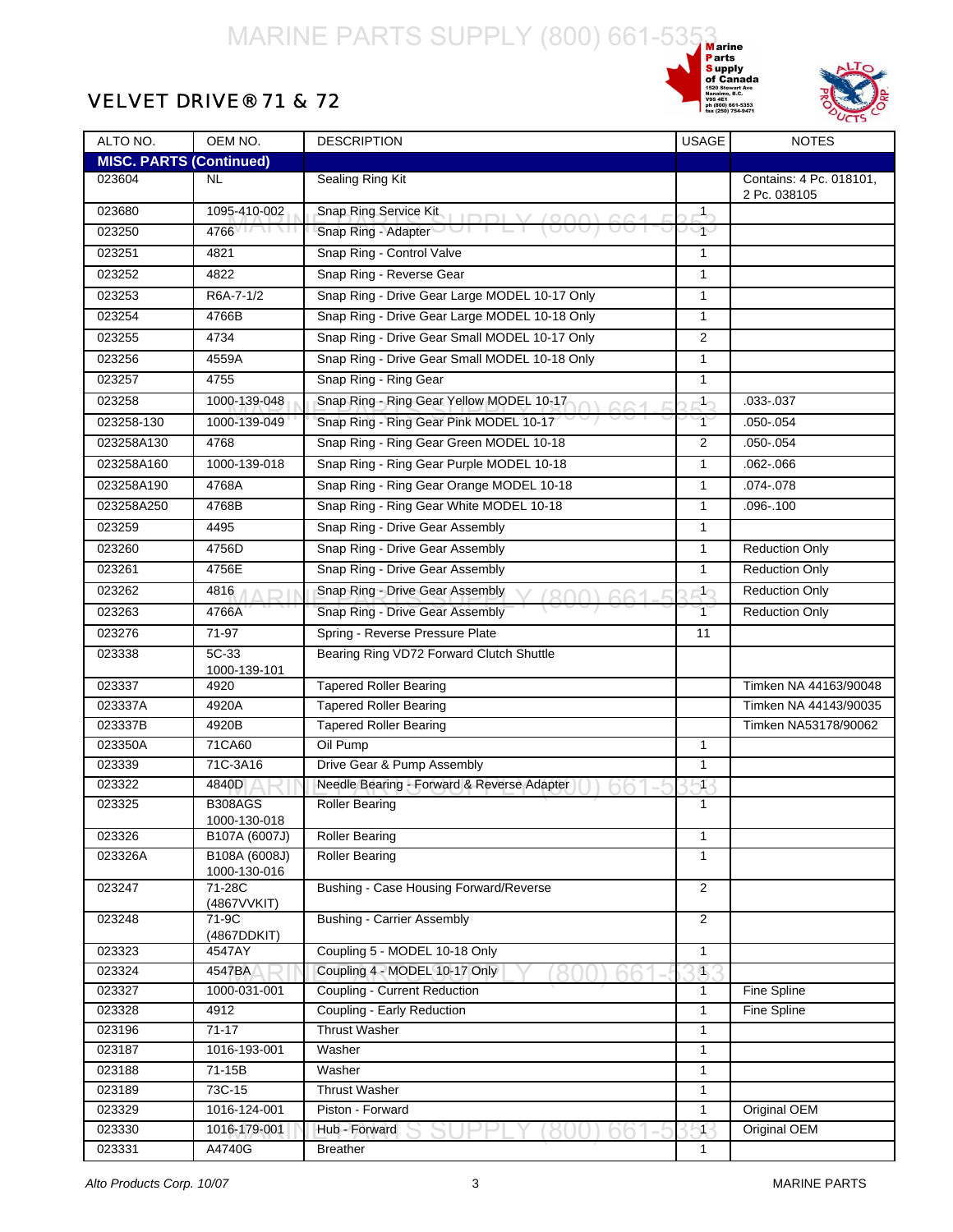



#### <span id="page-5-0"></span>VELVET DRIVE® 71 & 72 "V" Drive

| ALTO NO.           | OEM NO.               | <b>DESCRIPTION</b>                                                            | <b>USAGE</b> | <b>NOTES</b> |
|--------------------|-----------------------|-------------------------------------------------------------------------------|--------------|--------------|
| <b>KITS</b>        |                       |                                                                               |              |              |
| 023801CB           | 1308-410-001          | <b>OVERHAUL KIT</b><br>Includes Gasket Set, Orings, Metald Clad Seals and Nut | 1            |              |
| <b>MISC. PARTS</b> |                       |                                                                               |              |              |
| 023027             | 1308-045-001          | Gasket - V DRIVE Housing Up to 1991                                           | ပ္စစ္ခပ္စု   |              |
| 023028             | 1308-045-004          | Gasket - V DRIVE Housing 1992-On                                              | 1            |              |
| 023029             | 1308-045-002          | Gasket - V DRIVE Trans                                                        | 1            |              |
| 023030             | 1308-045-003          | Gasket                                                                        | 1            |              |
| 1393109            | 1000-141-235          | Oring - Pre-Load Cap                                                          | 2            |              |
| 023421             | 71C-110               | Metal Clad Oil Seal - Output UP to 1989                                       | 1            |              |
| 023422             | 1000-044-017          | Metal Clad Oil Seal - Output 1990-On                                          | 1            |              |
| 023320             | 1000-149-034          | Nut - Output Shaft                                                            | 1            |              |
| 023335             | 1308-410-015          | Flange Kit - V DRIVE Conversion Kit                                           |              |              |
| 023332             | 1308-027-005          | Flange - Housing                                                              | ヤー           |              |
| 023333             | 942-1652              | Bolt - Flange Housing                                                         | 6            |              |
| 023334             | <b>NL</b>             | Lockwasher - Flange Housing Bolt                                              | 6            |              |
| 023335             | 1308-410-015<br>25662 | Flange Kit - V DRIVE Conversion Kit HEAVY DUTY                                | 1            |              |

#### VELVET DRIVE® 71 & 72 Damper Assemblies

| <b>DAMPER ASSEMBLIES</b> |                         |                                                               |                                  |
|--------------------------|-------------------------|---------------------------------------------------------------|----------------------------------|
| DA-101                   | 1004-650-001            |                                                               |                                  |
| DA-102                   | 1004-650-002<br>AS4-K1C | 6.18" OD, 1.353 Spline                                        | 26 Teeth                         |
| DA-103                   | 1004-650-003            | 8.0" OD, 1.35 Spline<br>(8 Equally Spaced Holes)              | 26 Teeth                         |
| DA-106                   | 1004-650-006<br>AS4-K2C | 6.66" RAD (Triangle), 1.353 Spline                            | 26 Teeth                         |
| DA-106A                  | 120-8-1446<br>AS8-K2C   | 6.66" RAD<br>Same as DA-106 except with Cut Off Rounded Ears  | 26 Teeth                         |
| DA-107                   | 1004-650-007<br>AS7-K2C | 13.25" OD Fits Engines up to 430 C.U.<br>) 66<br>1.353 spline | 26 Teeth<br><b>Purple Spring</b> |
| DA-108                   | 1004-650-008<br>AS5-K2C | 13.25: OD Fits Engines up to 370 C.U.                         | <b>White Spring</b>              |
| DA-111                   | 132-008-2246            | Lite "Maximum Rating 500 H.P." 13.25" OD                      | 26 Teeth                         |
| DA-302                   | 2301-650-001            | 152mm x 123mm 10/23/29 Teeth DIN 5464<br>with Dowel Pin Holes | 45 Degree x 8                    |

#### BORG WARNER T-22

| <b>CLUTCHES</b> |              |          |    |                      |
|-----------------|--------------|----------|----|----------------------|
| 308700          | 1008-666-004 | Friction | 16 | <b>Black PL</b>      |
|                 |              |          |    | 2.8mm/.110" 44 Teeth |
| 308700A         | AT-220-66    | Friction | 16 | <b>Bronze</b>        |
|                 | 1008-666-001 |          |    | 2.8mm/.110" 44 Teeth |
| 308701          | 22-176       | Steel    | 16 | Flat                 |
|                 |              |          |    | 1.7mm/.068"          |
| 308703          | 1008-166-001 | Steel    | 8  | Flat                 |
|                 |              |          |    | $3.5$ mm $/0.138"$   |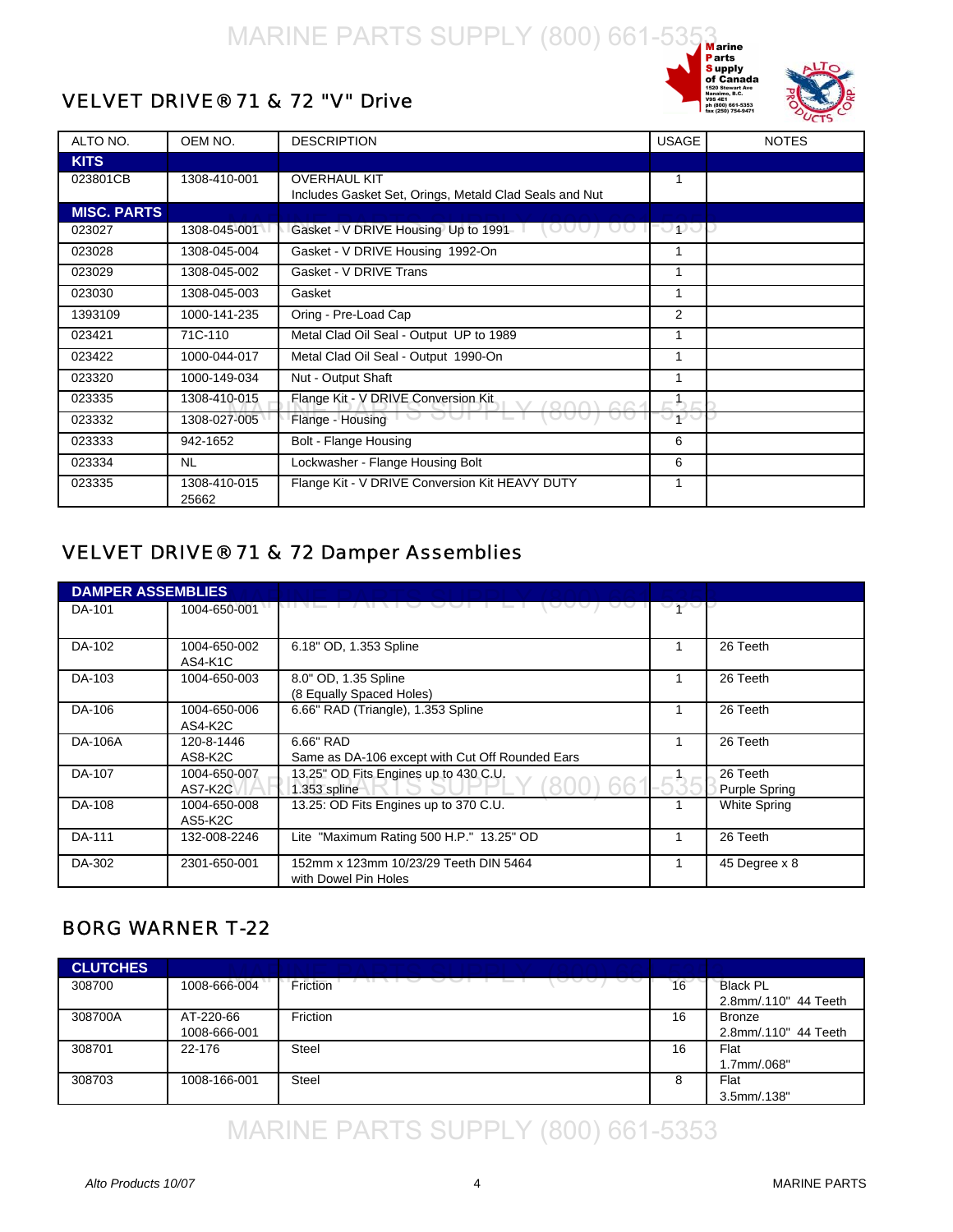



#### <span id="page-6-0"></span>BORG WARNER (CR-2) / VELVET DRIVE 1013/14 DROP CENTER

| ALTO NO.           | OEM NO.                  | <b>DESCRIPTION</b>                                                                  | <b>USAGE</b> | <b>NOTES</b> |
|--------------------|--------------------------|-------------------------------------------------------------------------------------|--------------|--------------|
| <b>KITS</b>        |                          |                                                                                     |              |              |
| 023801DB           | 1013-410-001             | <b>OVERHAUL KIT</b><br>Includes Gaskets, Metal Clad Seals and Sealing Rings         | 1<br>253     |              |
| 023901B            | <b>NL</b>                | <b>MASTER OVERHAUL KIT</b><br>Includes Overhaul Kit, Bronze Plates and Steel Plates | 1            |              |
| 023901BLS          | <b>NL</b>                | <b>BANNER KIT</b><br>Includes Overhaul Kit and Bronze Plates                        | $\mathbf{1}$ |              |
| 023750D            | $\overline{\mathsf{NL}}$ | <b>CLUTCH PLATE MODULE</b><br>Includes 10 Bronze Plates and 6 Steel Plates          | $\mathbf{1}$ |              |
| <b>CLUTCHES</b>    |                          |                                                                                     |              |              |
| 049700BR           | 5C-A66A                  | <b>Friction Forward</b>                                                             | $5 - 7$      | Bronze .060  |
| 023738BR           | 72A-66B                  | <b>Friction Reverse</b>                                                             | $1 - 3$      | Bronze .115  |
| 023701             | $3 - 176$                | <b>Steel Forward</b>                                                                | $4 - 6$      | Flat .068    |
| 023739             | 72-176                   | <b>Steel Reverse</b>                                                                | $-1 - 2$     | Flat .070    |
| <b>MISC. PARTS</b> |                          |                                                                                     |              |              |
| 023050A            | 4805A                    | Seal - Reverse Clutch Outer                                                         | $\mathbf{1}$ |              |
| 023054A            | $5L-36$                  | Seal - Forward Clutch Outer                                                         | $\mathbf{1}$ |              |
| 023002             | $3 - 61$                 | Seal - Front Pump                                                                   | $\mathbf{1}$ |              |
| 023020             | 71-144B                  | Gasket - Case & Adapter                                                             | $\mathbf{1}$ |              |
| 023022             | $71 - 14$                | Gasket - Valve Cover                                                                | $\mathbf{1}$ |              |
| 023041             | 1013-045-002             | Gasket - Reduction Housing                                                          | $\mathbf{1}$ |              |
| 023042             | 1013-045-001             | Gasket - Adapter                                                                    | $\mathbf{1}$ |              |
| 1390734            | 4804H                    | Oring - Control Valve                                                               |              |              |
| 010226A            | 5M-122                   | Oring - Forward Clutch Inner                                                        |              | Old# 1391984 |
| 010226A            | 4804G                    | Oring - Reverse Clutch Inner                                                        |              | Old# 1391984 |
| 023420             | 1000-044-014             | Metal Clad Seal - Front Pump                                                        |              |              |
| 023428             | 1000-044-003             | Metal Clad Seal - Coupling                                                          |              |              |
| 023111             | 4806S<br>4806L           | Sealing Ring - Teflon                                                               | 2            |              |
| 038105             | 4806J                    | <b>Sealing Ring</b>                                                                 | 5            |              |

|              |  |  | LIADINE DADTO OLIDDI V (OGO) OO LEGEO |  |
|--------------|--|--|---------------------------------------|--|
| ____________ |  |  |                                       |  |

| <b>CLUTCHES</b> |              | _____<br>$\sqrt{2}$<br>$\sim$ $\sim$ $\sim$ | $- - - - -$ |             |
|-----------------|--------------|---------------------------------------------|-------------|-------------|
| 340700          | 2301-666-001 | Friction                                    | 10          | Bronze .062 |
| 340701          | 2301-166-001 | Steel                                       |             | Flat .068   |

#### VELVET DRIVE ® S500

| <b>CLUTCHES</b> |              |                                 |            |
|-----------------|--------------|---------------------------------|------------|
| 044700          | 1023-666-001 | <b>Friction Forward/Reverse</b> | Fiber .090 |
| 044701          | 1023-166-001 | Steel Forward/Reverse           | Flat .071  |
|                 |              |                                 |            |

#### VELVET DRIVE ® 1500

| <b>CLUTCHES</b> |              |                                 |            |
|-----------------|--------------|---------------------------------|------------|
| 027700          | 1023-666-003 | <b>Friction Forward/Reverse</b> | Fiber .086 |
| 027701          | 1023-166-002 | <b>Steel Forward</b>            | Flat .068  |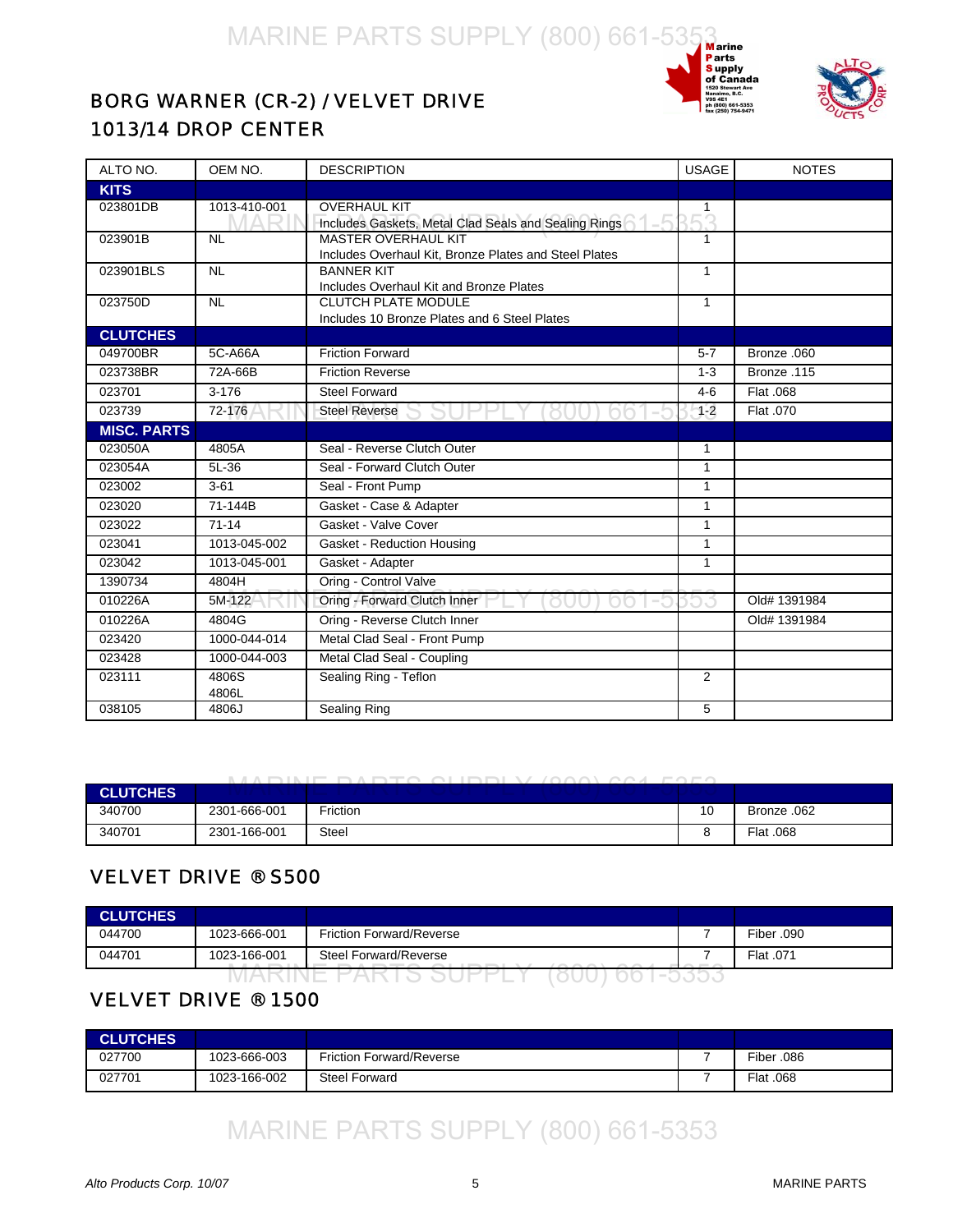#### <span id="page-7-0"></span>VELVET DRIVE ® 7000



| ALTO NO.        | OEM NO.      | <b>DESCRIPTION</b>              | <b>USAGE</b> | <b>NOTES</b> |
|-----------------|--------------|---------------------------------|--------------|--------------|
| <b>CLUTCHES</b> |              |                                 |              |              |
| 023748          | 1026-666-001 | <b>Friction Forward/Reverse</b> | 15           | Fiber .061   |
| 023749          | 1026-166-001 | Steel Forward/Reverse           | 15           | Flat .068    |
|                 |              | ----- --------                  |              |              |

#### PARAGON MODELS P21, P31, OW1 (SN5M-P)

| <b>KITS</b>        |            |                                                              |                |                      |
|--------------------|------------|--------------------------------------------------------------|----------------|----------------------|
| 023809D            | <b>NL</b>  | <b>GASKET SET</b>                                            | $\mathbf{1}$   |                      |
|                    |            | Includes Paper and Rubber Parts Only                         |                |                      |
| 023809DB           | $Z - 7601$ | <b>OVERHAUL KIT</b>                                          | $\mathbf{1}$   | Combo Fits           |
|                    |            | Includes Gaskets, Orings, Metal Clad Seals and Sealing Rings |                | SN5M-5P & 6A & Later |
| 023909D            | <b>NL</b>  | <b>MASTER OVERHAUL KIT</b>                                   | $\mathbf{1}$   | Combo Fits           |
|                    |            | Includes Overhaul Kit, Bronze Plates and Steel Plates        |                | SN5M-5P & 6A & Later |
| 023750E            | KN-10031X  | <b>CLUTCH PLATE MODULE</b>                                   | )15、           |                      |
|                    |            | Includes 6 Bronze Plates and 7 Steel Plates                  |                |                      |
| <b>CLUTCHES</b>    |            |                                                              |                |                      |
| 049700BR           | 11759      | Friction                                                     | 6              | Bronze .060          |
| 023751             | 11758      | Steel                                                        | $\overline{7}$ | Flat .060            |
| <b>MISC. PARTS</b> |            |                                                              |                |                      |
| 023031             | 12640      | Gasket - Front                                               | 1              |                      |
| 023032             | 12227      | Gasket - Cover                                               | $\mathbf{1}$   | SN5M-5P              |
| 023034             | 11083      | Gasket - Rear                                                | 1              |                      |
| 2101100            | 16196      | Oring                                                        | $\mathbf{1}$   |                      |
| 1395734            | 10280      | Oring - Outer $\Box$                                         | $\mathbf{D}$ . |                      |
| 1391609            | 11352      | Oring - Forward & Rear Coupling                              | 2              |                      |
| 1393234            | 12221      | Oring - Reverse Piston                                       | $\mathbf{1}$   |                      |
| 1030737            | 12222      | Oring - Piston                                               | $\mathbf{1}$   |                      |
| 0701364            | 11769      | Oring - Control Valve                                        | $\mathbf{1}$   |                      |
| 1030612            | 11779      | Oring - Relief Valve                                         | $\mathbf{1}$   |                      |
| 0700801            | 11683      | Oring                                                        | 2              |                      |
| 023425             | 11791      | Metal Clad Seal - Front Pump                                 | $\mathbf{1}$   |                      |
| 023427             | 2XE-446A   | Metal Clad Seal - Rear                                       | $\mathbf{1}$   |                      |
| 023110             | HF-1094    | Sealing Ring - Collar                                        | $2^{\circ}$    |                      |
| 023099             | 11573      | Washer - Seal                                                | $\overline{1}$ |                      |
| 023501             | 11240      | Clip                                                         | 2              |                      |
| 023502             | 11237      | Lock Screw                                                   | 2              |                      |

#### PARAGON MODELS P32A-P35B, P22-P25, OW2-OW5 (SN5M-5P & 6A & LATER)

| <b>KITS</b> |                  |                                                                                              |  |                                    |  |
|-------------|------------------|----------------------------------------------------------------------------------------------|--|------------------------------------|--|
| 023809      | NL               | IGASKET SET I<br>Includes Paper and Rubber Parts Only                                        |  |                                    |  |
| 023809B     | Z-7988<br>Z-7603 | <b>OVERHAUL KIT</b><br>Includes Gaskets, Orings, Metal Clad Seals and Sealing Rings          |  | Combo Fits<br>SN5M-5P & 6A & Later |  |
| 023909      | NL               | <b>MASTER OVERHAUL KIT</b><br>Includes Overhaul Kit, Bronze Plates and Steel Plates          |  | Combo Fits<br>SN5M-5P & 6A & Later |  |
| 023750G     | KN-10031         | <b>CLUTCH PLATE MODULE</b><br>Includes 8 Bronze Plates, 9 Steel Plates, 2 Clips and 2 Screws |  |                                    |  |
|             |                  |                                                                                              |  |                                    |  |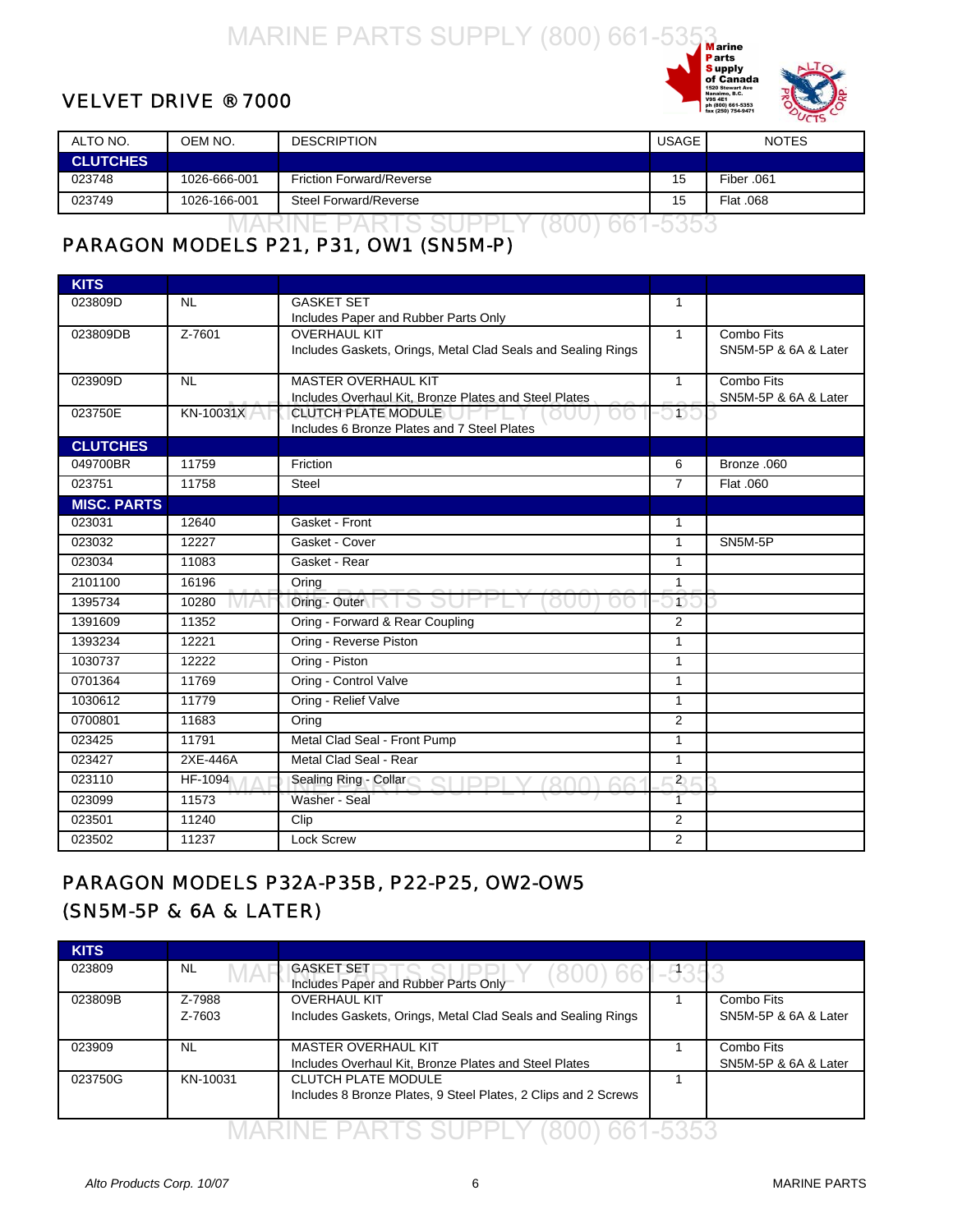## MARINE PARTS SUPPLY (800) 661-5353<br>
Parts Parts Supply<br>
DDELS P32A-P35B, P22-P25, OW2-OW5





#### <span id="page-8-0"></span>PARAGON MODELS P32A-P35B, P22-P25, OW2-OW5 (SN5M-5P & 6A & LATER)

| ALTO NO.                    | OEM NO.         | <b>DESCRIPTION</b>              | <b>USAGE</b>   | <b>NOTES</b>     |
|-----------------------------|-----------------|---------------------------------|----------------|------------------|
| <b>CLUTCHES (Continued)</b> |                 |                                 |                |                  |
| 049700BR                    | 11759           | Friction                        | $6 - 8$        | Bronze .060      |
| 023751                      | 11758           | Steel N                         | $7 - 9$        | Flat .060        |
| <b>MISC. PARTS</b>          |                 |                                 |                |                  |
| 023031                      | 12640           | Gasket - Front                  | 1              |                  |
| 023032                      | 12227           | Gasket - Cover                  | 1              | SN5M-5P          |
| 023032A                     | 12576           | Gasket - Cover                  | 1              | SN6A & Later     |
| 023034                      | 11083           | Gasket - Rear                   | 1              |                  |
| 023039                      | RA20-15A        | Gasket - Reduction              | $\mathbf{1}$   | 1.5:1 & 2:1 Only |
| 023040                      | <b>RB20-15A</b> | Gasket - Reduction              | 1              | 2.5:1 & 3:1 Only |
| 1395734                     | 10280           | Oring - Outer                   | 1              |                  |
| 1391609                     | 11352           | Oring - Forward & Rear Coupling | $\mathbf{2}$   |                  |
| 1393234                     | 12221           | Oring - Reverse Piston          | $\overline{1}$ |                  |
| 1030737                     | 12222           | Oring - Piston                  | $\mathbf{1}$   |                  |
| 0701364                     | 11769           | Oring - Control Valve           | $\overline{1}$ |                  |
| 1030612                     | 11779           | Oring - Relief Valve            | $\mathbf{1}$   |                  |
| 0700801                     | 11683           | Oring                           | 2              |                  |
| 023425                      | 11791           | Metal Clad Seal - Front Pump    | $\mathbf{1}$   |                  |
| 023423                      | 11518           | Metal Clad Seal - Coupling      | $\mathbf{1}$   |                  |
| 023110                      | HF-1094         | Sealing Ring - Collar           | 2              |                  |
| 023099                      | 11573           | Washer - Seal                   | $\mathbf{1}$   |                  |
| 023501                      | 11240           | Clip                            | $\mathbf{2}$   |                  |
| 023502                      | 11237           | <b>Lock Screw</b>               | 2              |                  |

#### PARAGON MODELS P34-P35, P42-P45 (SN5M-5P & 6A & LATER)

| <b>KITS</b>        |                 |                                                                |                |                      |
|--------------------|-----------------|----------------------------------------------------------------|----------------|----------------------|
| 023809A            | <b>NL</b>       | <b>GASKET SET</b>                                              | 1              |                      |
|                    |                 | Includes Paper and Rubber Parts Only                           |                |                      |
| 023809AB           | Z-7989          | <b>OVERHAUL KIT</b>                                            |                | Combo Fits           |
|                    | Z-7604          | Includes Gaskets, Orings, Metal Clad Seals & Sealing Rings     |                | SN5M-5P & 6A & Later |
| 023909A            | <b>NL</b>       | <b>MASTER OVERHAUL KIT</b>                                     |                | Combo Fits           |
|                    |                 | Includes Overhaul Kit, Bronze Plates and Steel Plates          |                | SN5M-5P & 6A & Later |
| 023750G            | KN-10031        | <b>CLUTCH PLATE MODULE</b>                                     | 1              |                      |
|                    |                 | Includes 8 Bronze Plates, 9 Steel Plates, 2 Clips and 2 Screws |                |                      |
|                    |                 |                                                                |                |                      |
| <b>CLUTCHES</b>    |                 |                                                                |                |                      |
| 049700BR           | 11759           | Friction                                                       | $6 - 8$        | Bronze .060          |
| 023751             | 11758           | Steel                                                          | $7-9$          | Flat .060            |
| <b>MISC. PARTS</b> |                 |                                                                |                |                      |
| 023031             | 12640           | Gasket - Front                                                 | 1              |                      |
| 023032             | 12227           | Gasket - Cover                                                 | 1.             | SN5M-5P              |
| 023032A            | 12576           | Gasket - Cover                                                 |                | SN6A & Later         |
| 023034             | 11083           | Gasket - Rear                                                  |                |                      |
| 023035             | RC20-15A        | Gasket - Reduction                                             |                |                      |
| 023036             | P11397          | Gasket - Reverse-Gear Ring                                     |                |                      |
| 023040             | <b>RB20-15A</b> | Gasket - Reduction                                             |                | 2.5:1 & 3:1 Only     |
| 1395734            | 10280           | Oring - Outer                                                  |                |                      |
| 1391609            | 11352           | Oring - Forward & Rear Coupling                                | $\overline{2}$ |                      |
| 1393234            | 12221           | Oring - Reverse Piston                                         | 1              |                      |
| 1030737            | 12222           | Oring - Piston                                                 | $\blacksquare$ |                      |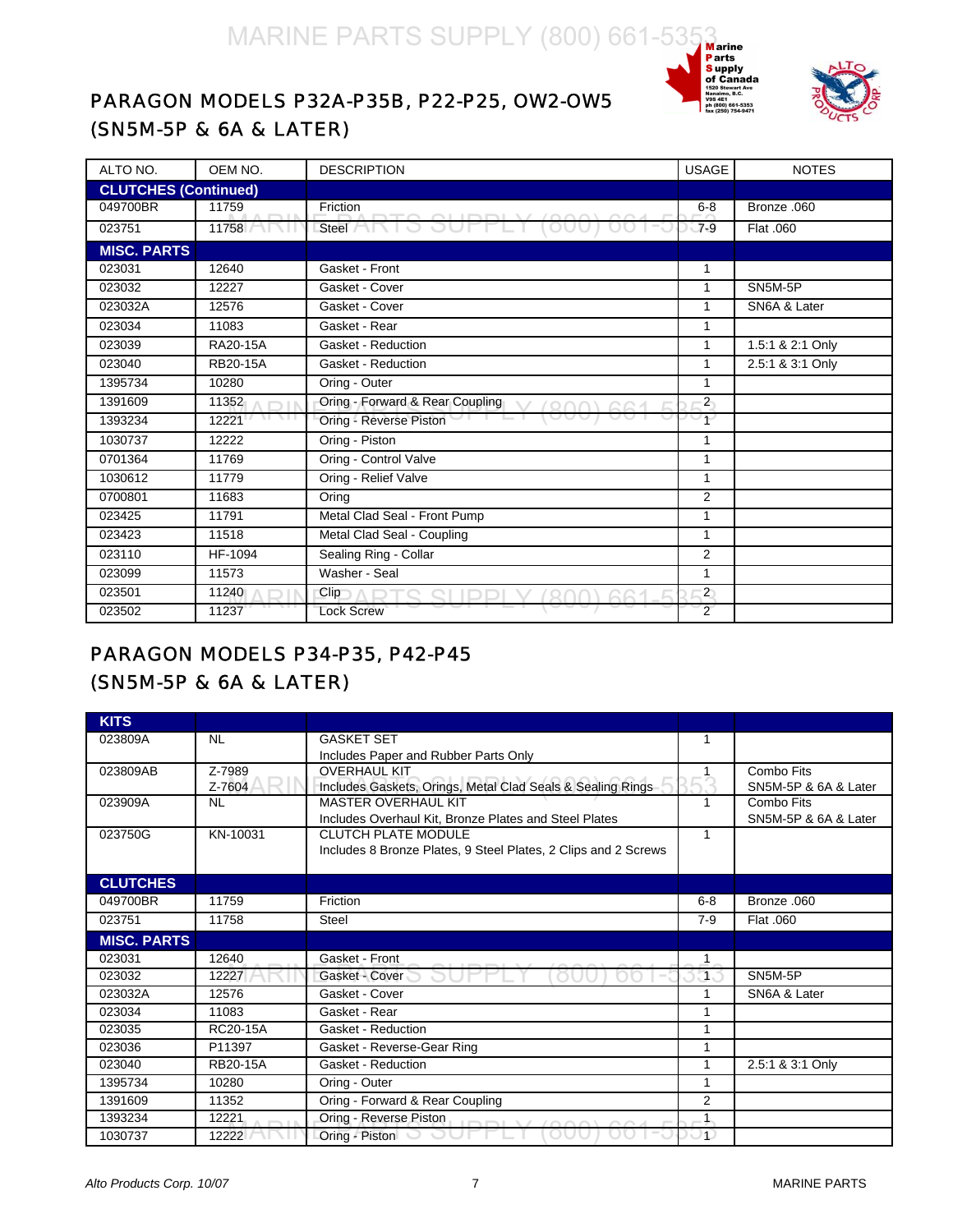

#### <span id="page-9-0"></span>PARAGON MODELS P34-P35, P42-P45 (SN5M-5P & 6A & LATER)

| ALTO NO.                       | OEM NO. | <b>DESCRIPTION</b>                | <b>USAGE</b> | <b>NOTES</b> |  |
|--------------------------------|---------|-----------------------------------|--------------|--------------|--|
| <b>MISC. PARTS (Continued)</b> |         |                                   |              |              |  |
| 0701364                        | 11769   | Oring - Control Valve             |              |              |  |
| 1030612                        | 11779   | Oring - Relief Valve <b>by DI</b> | -O D C       |              |  |
| 0700801                        | 11683   | Oring                             | 2            |              |  |
| 023425                         | 11791   | Metal Clad Seal - Front Pump      |              |              |  |
| 023423                         | 11518   | Metal Clad Seal - Coupling        |              |              |  |
| 023424                         | 12316   | Metal Clad Seal - Coupling        |              |              |  |
| 023110                         | HF-1094 | Sealing Ring - Collar             | 2            |              |  |
| 023099                         | 11573   | Washer - Seal                     |              |              |  |
| 023501                         | 11240   | Clip                              | 2            |              |  |
| 023502                         | 11237   | <b>Lock Screw</b>                 | 2            |              |  |
|                                |         |                                   |              |              |  |

#### PARAGON MODEL P41 (SN5M-5P & 6A & LATER)

| <b>KITS</b>        |                  |                                                                                           |                |                      |
|--------------------|------------------|-------------------------------------------------------------------------------------------|----------------|----------------------|
| 023809E            | <b>NL</b>        | <b>GASKET SET</b>                                                                         | 1              |                      |
|                    |                  | Includes Paper and Rubber Parts Only                                                      |                |                      |
| 023809EB           | $Z - 7802$       | <b>OVERHAUL KIT</b>                                                                       | $\mathbf{1}$   | Combo Fits           |
|                    | Z-7987           | Includes Gaskets, Orings, Metal Clad Seals & Sealing Rings                                |                | SN5M-5P & 6A & Later |
| 023909E            | <b>NL</b><br>MAR | <b>MASTER OVERHAUL KIT</b><br>66<br>Includes Overhaul Kit, Bronze Plates and Steel Plates | 1<br>25        | SN5M-5P              |
| 023909F            | <b>NL</b>        | <b>MASTER OVERHAUL KIT</b>                                                                | 1              | SN6A & Later         |
|                    |                  | Includes Overhaul Kit, Bronze Plates and Steel Plates                                     |                |                      |
| 023750J            | <b>NL</b>        | <b>CLUTCH PLATE MODULE</b>                                                                | $\mathbf{1}$   |                      |
|                    |                  | Includes 7 Bronze Plates, 8 Steel Plates, 2 Clips and 2 Screws                            |                |                      |
| <b>CLUTCHES</b>    |                  |                                                                                           |                |                      |
| 049700BR           | 11759            | Friction                                                                                  | $7 - 8$        | Bronze .060          |
| 023751             | 11758            | <b>Steel</b>                                                                              | $8-9$          | Flat .060            |
| <b>MISC. PARTS</b> |                  |                                                                                           |                |                      |
| 023031             | 12640            | Gasket - Front<br>$C$ CLIDDI V (000)                                                      | $-1$           |                      |
| 023032             | 12227            | Gasket - Cover                                                                            | つわっ            | SN5M-5P              |
| 023032A            | 12576            | Gasket - Cover                                                                            | $\mathbf{1}$   | SN6A & Later         |
| 023036             | P11397           | Gasket - Reverse-Gear Ring                                                                | $\mathbf{1}$   |                      |
| 1395734            | 10280            | Oring - Outer                                                                             | $\mathbf{1}$   |                      |
| 1391609            | 11352            | Oring - Forward & Rear Coupling                                                           | $\overline{2}$ |                      |
| 1393234            | 12221            | Oring - Reverse Piston                                                                    | 1              |                      |
| 1030737            | 12222            | Oring - Piston                                                                            | $\mathbf{1}$   |                      |
| 0701364            | 11769            | Oring - Control Valve                                                                     | $\mathbf{1}$   |                      |
| 1030612            | 11779            | Oring - Relief Valve                                                                      | $\mathbf{1}$   |                      |
| 0700801            | 11683            | Oring                                                                                     | 2 <sup>0</sup> |                      |
| 023425             | 11791            | Metal Clad Seal - Front Pump                                                              | $\mathbf{1}$   |                      |
| 023426             | <b>RB446</b>     | Metal Clad Seal - Coupling                                                                | $\mathbf{1}$   |                      |
| 023110             | HF-1094          | Sealing Ring - Collar                                                                     | 2              |                      |
| 023099             | 11573            | Washer - Seal                                                                             | $\mathbf{1}$   |                      |
| 023501             | 11240            | Clip                                                                                      | 2              |                      |
| 023502             | 11237            | <b>Lock Screw</b>                                                                         | 2              |                      |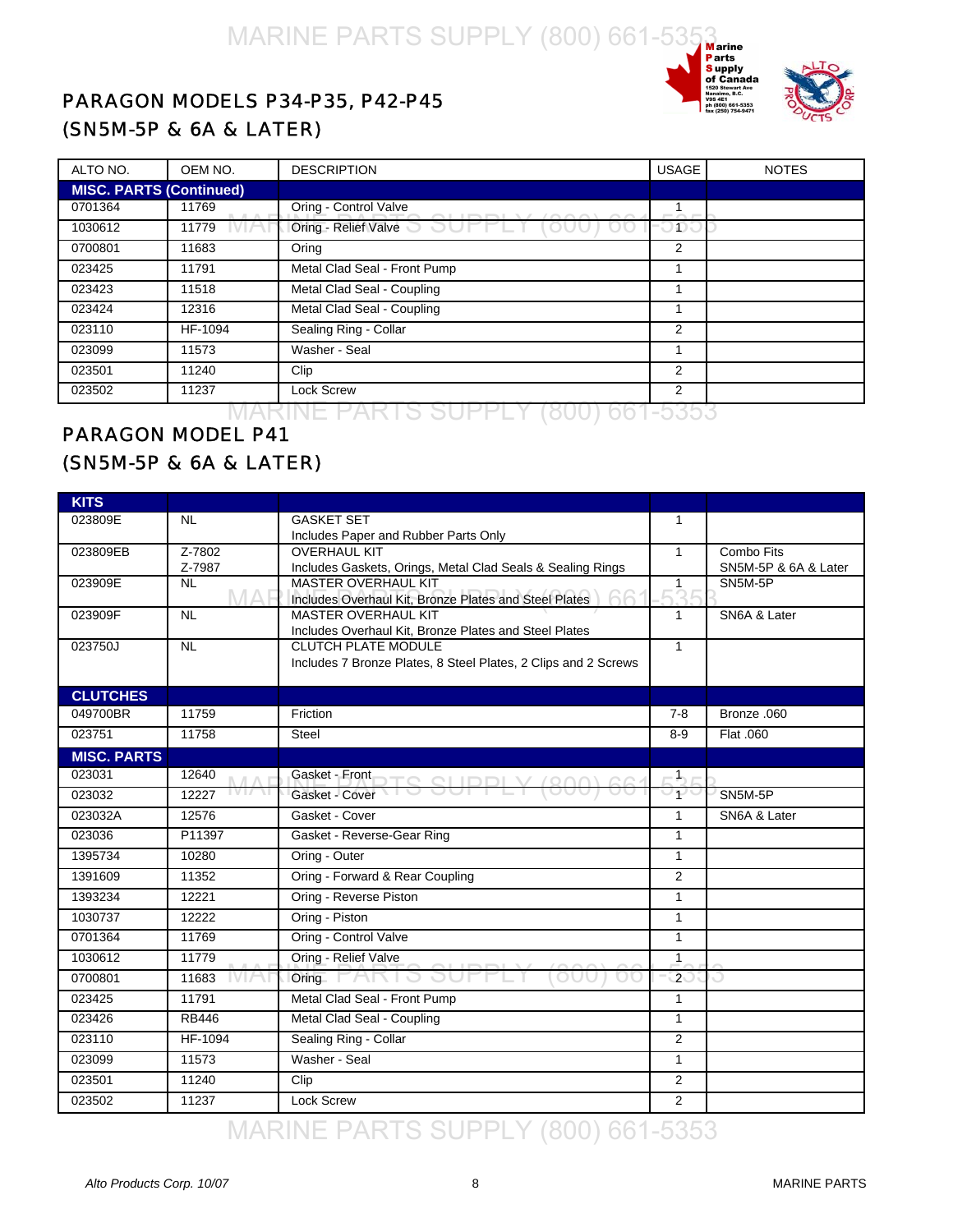



#### <span id="page-10-0"></span>PARAGON MODEL P200, 300, 400

| ALTO NO.        | OEM NO. | <b>DESCRIPTION</b>      | <b>USAGE</b> | <b>NOTES</b> |
|-----------------|---------|-------------------------|--------------|--------------|
| <b>CLUTCHES</b> |         |                         |              |              |
| 049740          | 11759-P | Friction Forward        | $6 - 8$      | Fiber .060   |
| 049700BR        | 11759   | <b>Friction Forward</b> | $6 - 8$      | 060. Bronze  |
| 023751          | 11758   | <b>Steel Forward</b>    | 7-9          | Flat .060    |

#### PARAGON MODEL HF7 (Direct Drive)

| <b>KITS</b>        |              |                                                                |                |             |
|--------------------|--------------|----------------------------------------------------------------|----------------|-------------|
| 023811A            | <b>NL</b>    | <b>GASKET SET</b>                                              | 1              |             |
|                    |              | Includes Paper and Rubber Parts Only                           |                |             |
| 023809CB           | Z-7279       | <b>OVERHAUL KIT</b>                                            | $\mathbf{1}$   |             |
|                    |              | Includes Gaskets, Orings, Metal Clad Seals and Sealing Rings   |                |             |
| 023911B            | <b>NLMAR</b> | MASTER OVERHAUL KIT-<br>61-5                                   | 353            |             |
|                    |              | Includes Overhaul Kit, Bronze Plates and Steel Plates          |                |             |
| 023750E            | KN-10031X    | <b>CLUTCH PLATE MODULE</b>                                     | 1              |             |
|                    |              | Includes 6 Bronze Plates, 7 Steel Plates, 2 Clips and 2 Screws |                |             |
| <b>CLUTCHES</b>    |              |                                                                |                |             |
| 049700BR           | 11759        | Friction                                                       | 6              | Bronze .060 |
| 023751             | 11758        | <b>Steel</b>                                                   | $\overline{7}$ | Flat .060   |
| <b>MISC. PARTS</b> |              |                                                                |                |             |
| 023033             | 11736        | Gasket - Front Housing                                         | 1              |             |
| 023034             | Y-11083      | Gasket - Rear Housing                                          | $\mathbf{1}$   |             |
| 023037             | Y-11767      | <b>Gasket - Cover Housing</b>                                  | 1 <sup>1</sup> |             |
| 0700801            | X-11683      | Oring                                                          | 1              |             |
| 0701364            | X-11769      | Oring - Control Valve                                          | $\mathbf{1}$   |             |
| 1030612            | X-11779      | Oring - Relief Valve                                           | $\mathbf{1}$   |             |
| 1032737            | X-11777      | Oring                                                          | 1              |             |
| 1391609            | X-11352      | Oring - Coupling                                               | $\mathbf{1}$   |             |
| 1395734            | X-10280      | Oring - Outer                                                  | 1              |             |
| 2101100            | X-16196      | Oring                                                          | $\mathbf{1}$   |             |
| 023425             | $X-11791$    | Metal Clad Seal - Front                                        | $\mathbf{1}$   |             |
| 023427             | 2X3-446A     | Metal Clad Seal - Rear                                         | $\mathbf{1}$   |             |
| 023096             | X-11726      | Seal - Washer <b>O</b><br>OUU                                  | ЭŌ             |             |
| 023098             | X-11353      | Seal - Washer                                                  | 12             |             |
| 023099             | 11573        | Washer - Seal                                                  | $\mathbf{1}$   |             |
| 023110             | HF-1094      | Sealing Ring - Oil Dist.                                       | 2              |             |
| 023501             | 112409       | Clip                                                           | 2              |             |
| 023502             | 11237        | <b>Lock Screw</b>                                              | $\overline{2}$ |             |

#### PARAGON MODEL HJ7

| <b>KITS</b> |           |                                                                |  |
|-------------|-----------|----------------------------------------------------------------|--|
| 023811C     | <b>NL</b> | <b>GASKET SET</b>                                              |  |
|             |           | Includes Paper and Rubber Parts Only                           |  |
| 023809BB    | Z-7401    | <b>OVERHAUL KIT</b>                                            |  |
|             |           | Includes Gaskets, Orings, Metal Clad Seals & Sealing Rings     |  |
| 023911      | <b>NL</b> | MASTER OVERHAUL KIT                                            |  |
|             |           | Includes Overhaul Kit, Bronze Plates and Steel Plates          |  |
| 023750J     | <b>NL</b> | <b>CLUTCH PLATE MODULE</b>                                     |  |
|             |           | Includes 7 Bronze Plates, 8 Steel Plates, 2 Clips and 2 Screws |  |
|             |           |                                                                |  |
|             |           |                                                                |  |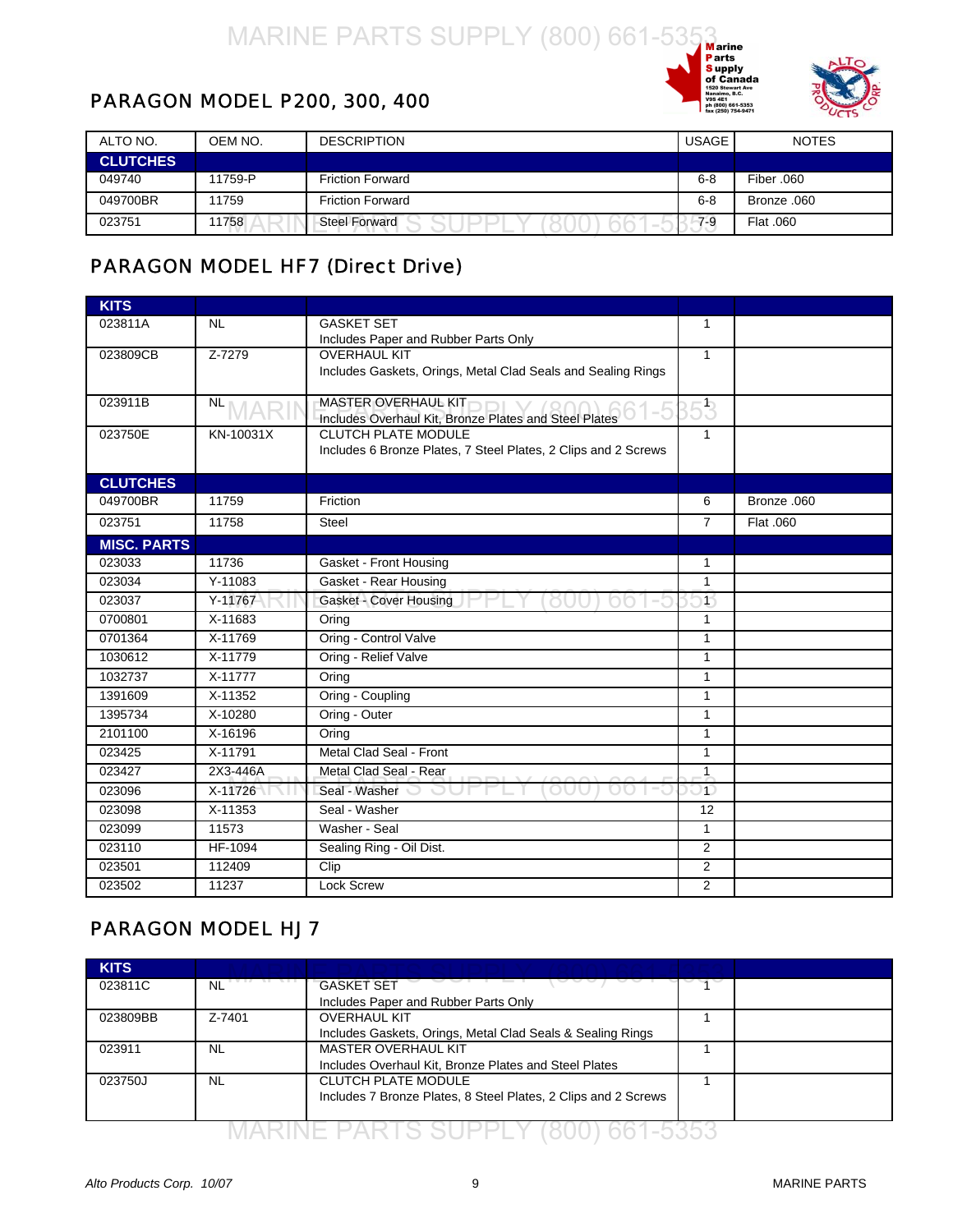

#### <span id="page-11-0"></span>PARAGON MODEL HJ7

| ALTO NO.                    | OEM NO.              | <b>DESCRIPTION</b>       | <b>USAGE</b>          | <b>NOTES</b> |
|-----------------------------|----------------------|--------------------------|-----------------------|--------------|
| <b>CLUTCHES (Continued)</b> |                      |                          |                       |              |
| 049700BR                    | 11759                | Friction                 | $\overline{7}$        | Bronze .060  |
| 023751                      | 11758                | <b>Steel</b>             | 8                     | Flat .060    |
| <b>MISC. PARTS</b>          |                      |                          |                       |              |
| 023031                      | Z-12640              | Gasket - Front Housing   | 1                     |              |
| 023037                      | Y-11767              | Gasket - Cover Housing   | 1                     |              |
| 023038                      | Y-11397              | Gasket - Rear Housing    | $\mathbf{1}$          |              |
| 0700801                     | X-11683              | Oring                    | 1                     |              |
| 0701364                     | X-11769              | Oring - Control Valve    | 1                     |              |
| 1030612                     | X-11779              | Oring - Relief Valve     | $\mathbf{1}$          |              |
| 1032737                     | X-11777              | Oring                    | 1                     |              |
| 1391609                     | X-11352              | Oring - Coupling         | 1                     |              |
| 1395734                     | X-10280              | Oring - Outer            | $\mathbb{H}^{\prime}$ |              |
| 023425                      | X-11791              | Metal Clad Seal - Front  | 1                     |              |
| 023426                      | <b>RB446</b>         | Metal Clad Seal - Rear   | 1                     |              |
| 023096                      | X-11726              | Washer - Seal            | 1                     |              |
| 023097                      | 11176                | Washer - Seal            | 6                     |              |
| 023098                      | 11353                | Washer - Seal            | 6                     |              |
| 023099                      | 11573                | Washer - Seal Detent     | 1                     |              |
| 023110                      | $\overline{HF-1094}$ | Sealing Ring - Oil Dist. | 2                     |              |
| 023501                      | 112409               | Clip                     | $\overline{2}$        |              |
| 023502                      | 11237                | <b>Lock Screw</b>        | $\mathbf{2}$          |              |

#### MERCRUISER II-TR, S

| <b>CLUTCHES</b> |               |                         |       |             |
|-----------------|---------------|-------------------------|-------|-------------|
| 049740          | C9AP-7B164A   | <b>Friction Forward</b> | 8     | Fiber .060  |
|                 | B-62691A1-KIT |                         |       |             |
| 049702          | C9AP-7B164SEL | <b>Friction Forward</b> |       | Fiber .072  |
|                 | B-62691A1-KIT |                         |       |             |
| 023736          | C9AP-7B164SEL | <b>Friction Forward</b> | -935  | Fiber .0876 |
|                 | B-62691A1-KIT |                         |       |             |
| 023701          | C8AZ-7B442A   | <b>Steel Forward</b>    | 4     | Flat .068   |
|                 | B-62691A1-KIT |                         |       |             |
| 049700          | E0AZ-7B164A   | Friction                |       | Tan PL .061 |
|                 | C9AZ-7B164A   |                         |       |             |
|                 | B6AZ-7B164R   |                         |       |             |
|                 | B5AZ-7B164B   |                         |       |             |
|                 | 3193139       |                         |       |             |
|                 | 3186574       |                         |       |             |
| 049700BR        | 5C-A66A       | Friction                |       | Bronze .061 |
|                 | B5AZ-7B164A   |                         |       |             |
|                 | B6AZ-7B164A   |                         | $-52$ |             |
| 049700BR235     | NL.           | Friction                |       | Bronze .093 |
| 023738BR        | 72-A66B       | Friction                |       | Bronze .115 |
| 023739          | 72-176        | Steel                   |       | Flat        |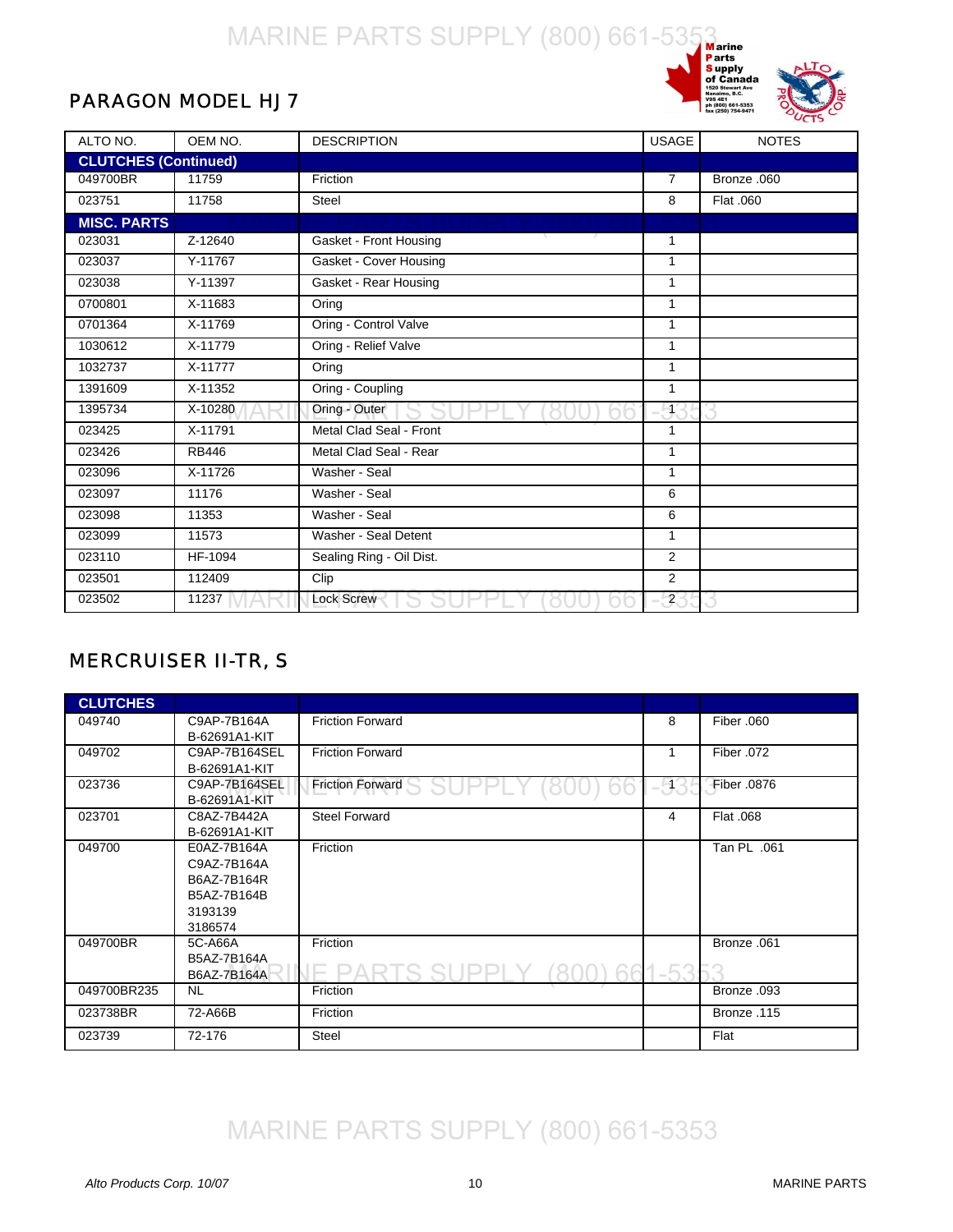



#### <span id="page-12-0"></span>CAPITOL HYDRASMOOTH

| ALTO NO.        | OEM NO.  | <b>DESCRIPTION</b>            | <b>USAGE</b> | <b>NOTES</b> |
|-----------------|----------|-------------------------------|--------------|--------------|
| <b>CLUTCHES</b> |          |                               |              |              |
| 087700          | 17-80032 | <b>Friction Direct Small</b>  | 9            | Fiber .072   |
| 087701          | 17-80029 | <b>Steel Direct Small</b>     | AR           | Flat .071    |
| 087711          | 17-80029 | <b>Steel Direct Small</b>     | AR           | Flat .061    |
| 087702          | 17-80031 | <b>Friction Reverse Large</b> | 5            | Fiber .092   |

#### CAPITOL MARINE HY400, 6900, HY7700, 24000, 25000

| <b>CLUTCHES</b> |                   |                                                                                |           |             |
|-----------------|-------------------|--------------------------------------------------------------------------------|-----------|-------------|
| 305700          | 1-00230-4900<br>. | Friction<br>$\sim$ $\sim$ $\sim$<br>$\sim$ $\sim$ $\sim$ $\sim$<br>----------- | $12 - 14$ | Bronze .155 |
| 305701          | 1-00233-1200      | Steel                                                                          | $12 - 14$ | Flat .091   |

#### CAPITOL MARINE 5HD-200, HE 10200, 10700, 11200, 11720

| <b>CLUTCHES</b> |              |          |           |             |
|-----------------|--------------|----------|-----------|-------------|
| 305702          | 1-00230-2000 | Friction | $12 - 14$ | 135. Bronze |
| 305703          | 1-00233-0070 | Steel    | $12 - 14$ | Flat .095   |
| 305703-390      | 1-00229-1700 | Steel    |           | Flat .155   |

#### CAPITOL MARINE

#### M105, 125

| <b>CLUTCHES</b> |              |              |           |             |
|-----------------|--------------|--------------|-----------|-------------|
| 305704          | 1-14186-0000 | rction       | 12<br>' 4 | Bronze .125 |
| 305705          | 1-14185-0000 | <b>Steel</b> | 12        | Flat .065   |

#### YAMAHA 7.4 Liter Hydra-Drive **S SUPPLY (800) 661-5353**

| <b>CLUTCHES</b> |              |          |    |             |
|-----------------|--------------|----------|----|-------------|
| 338700          | 6U1-16321-00 | Friction | 14 | Bronze .085 |
| 338701          | 6U1-16324-00 | Steel    | 14 | Flat .048   |

#### YANMAR MARINE KBW-10, KBW-20

| <b>CLUTCHES</b> |              |                              |          |                       |
|-----------------|--------------|------------------------------|----------|-----------------------|
| 336700          | 177090-03080 | Friction - Forward / Reverse | $\Omega$ | Bronze 1.7mm / .067   |
| 336701          | 177090-03090 | Steel - Forward / Reverse    |          | .056<br>Steel 1.4mm / |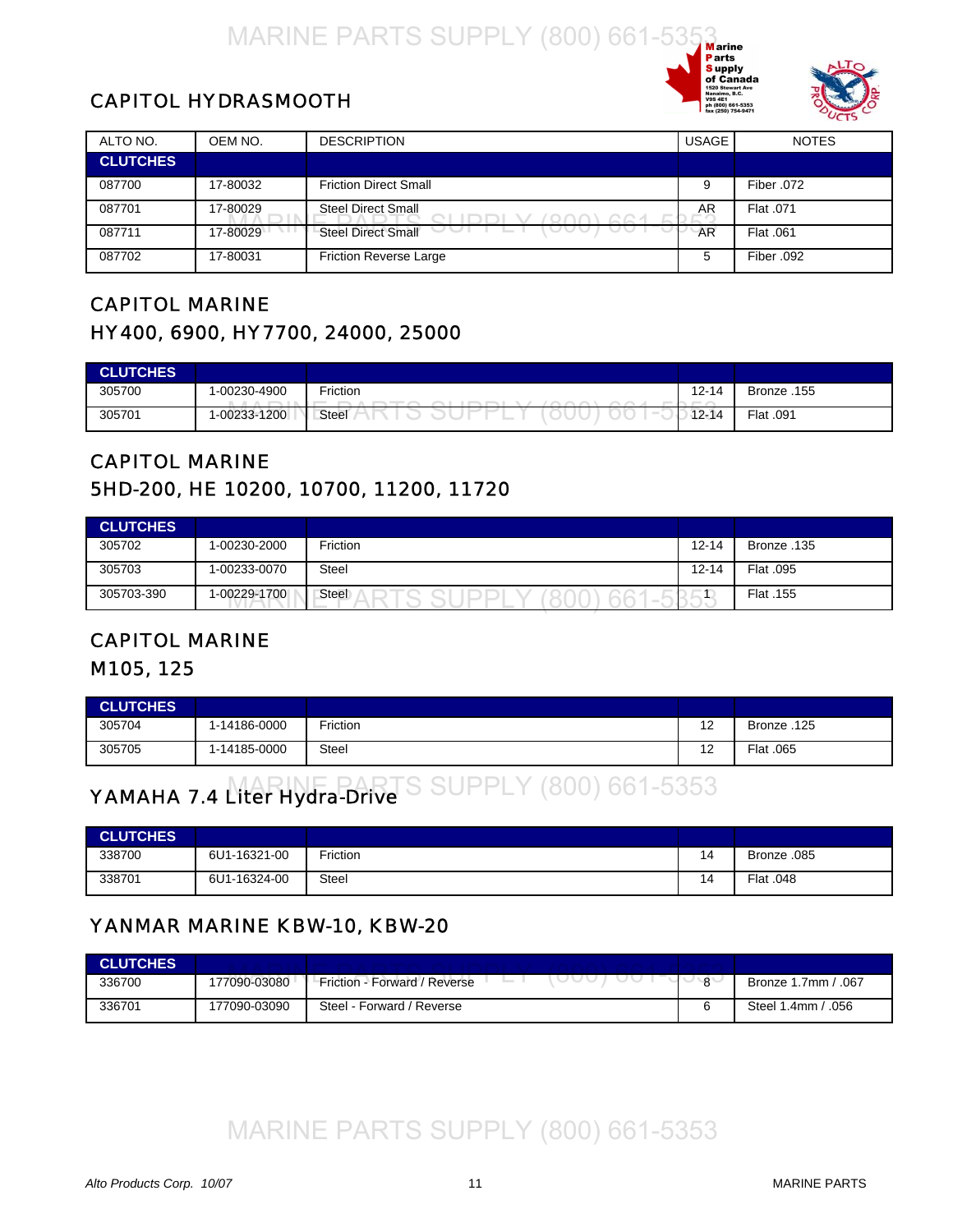#### **HURTH/ZF REBUILD KITS**



Kit, Overhaul, Hurth HSW450A-2 Code: **250-315800** Overhaul Kit for Hurth HSW450A-2 Transmissions. Includes Gaskets, O-rings, Metal Clad Seals and Sealing Rings



Kit, Master Overhaul, Hurth HSW450A-2 Code: **250-315900** Master Overhaul Kit for Hurth HSW450A-2 Transmissions. Includes Overhaul Kit, Bronze Plates and Steel Plates



Kit, Overhaul, Hurth HBW 5, 50, 100 Code: **250-316801B** This is a Gasket Set for Hurth HBW 5/50/100 Transmissions. It Includes Paper and Rubber Parts Only. This item replace OEM: 500427.



Kit, Overhaul, Hurth HBW 10, 150 Code: **250-316803B** Overhaul Gasket Set for Hurth HBW 10/150 Transmissions. Includes Gaskets, O-rings and Metal Clad Seals OEM: 500428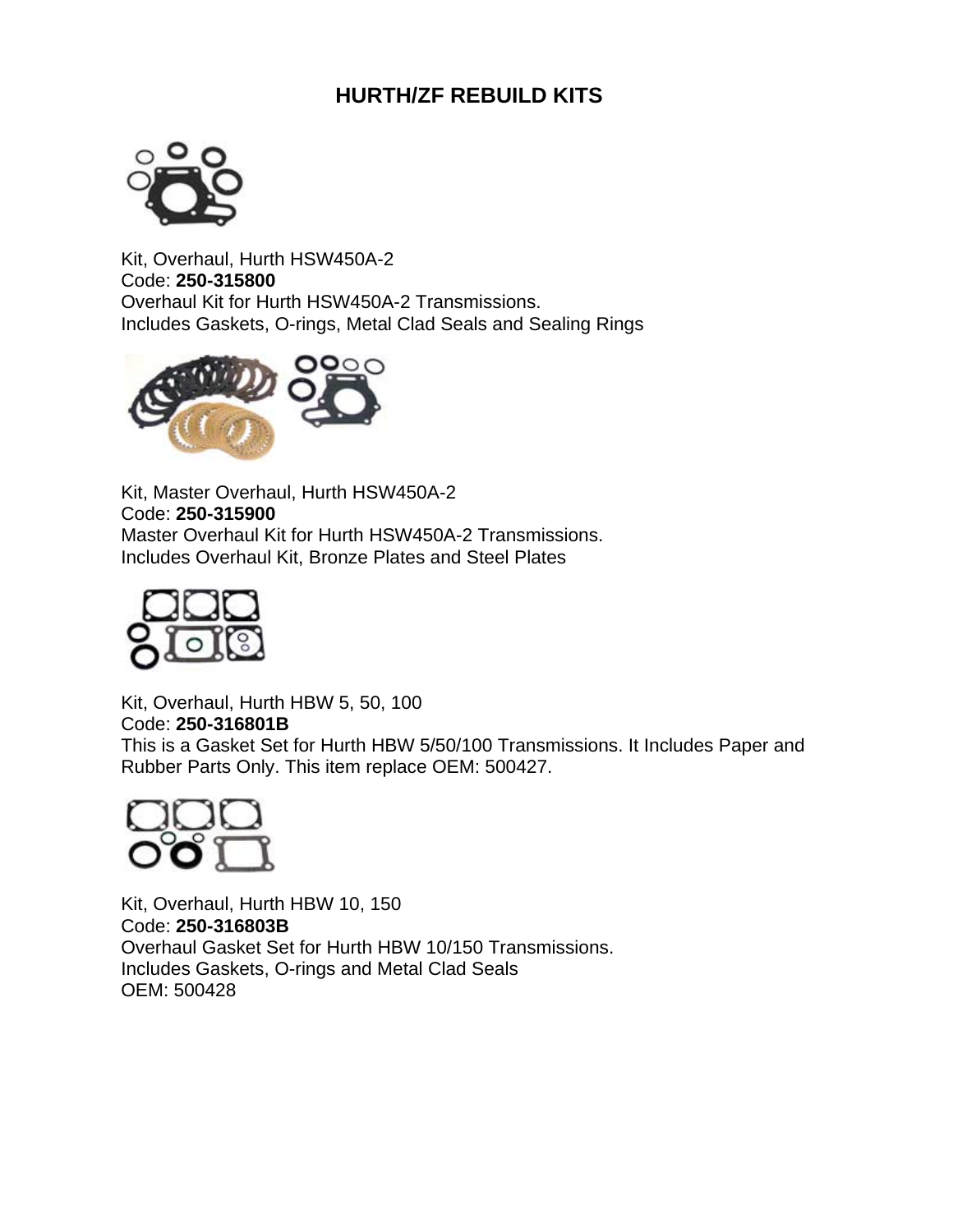#### **HURTH/ZF REBUILD KITS**



Kit, Overhaul, Hurth HBW150V Code: **250-316803VB**

Overhaul Gasket Set for Hurth HBW150V Transmissions Includes Gaskets, O-rings, Metal Clad Seals and Sealing Rings OEM: 500429



Kit, Overhaul, Hurth HBW 20, 220, 250 Code: **250-316805B**

This is an Overhaul Kit for Hurth HBW 20/220/250 Transmissions. It Includes Gaskets, O-rings, Metal Clad Seals and Sealing Rings. This item replaces OEM: 500430.



Kit, Overhaul, Hurth HSW 630A V Drive Code: **250-316807AB**

This is an Overhaul Kit for a Hurth HSW630A V Drive. It Includes Gaskets, O-rings, Metal Clad Seals and Sealing Rings. This item replaces OEM: 500-423.



Kit, Overhaul, Hurth HSW-630A-1 Hydraulic Code: **250-316807B**

This is an Overhaul Kit for Hurth HSW630A-1 Hydraulic Transmissions. It Includes Gaskets, O-rings, Metal Clad Seals and Sealing Rings



Kit, Master Overhaul, Hurth HBW 5, 50, 100 Code: **250-316901**

This is a Master Overhaul Kit for Hurth HBW 5/50/100 Transmissions. It Includes Overhaul Kit, Bronze Plates and Steel Plates. This item replaces OEM: 500437.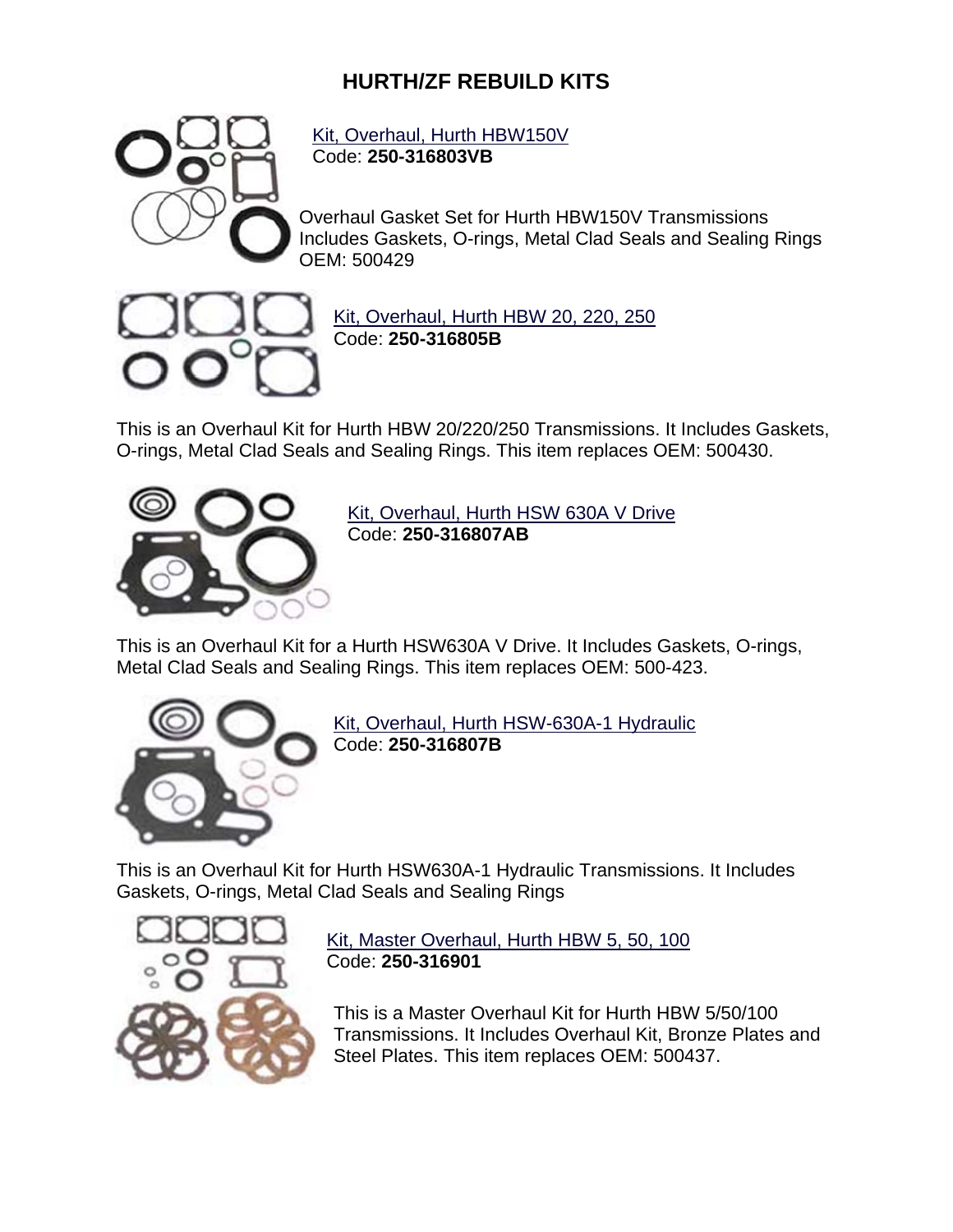#### **HURTH/ZF REBUILD KITS**



Kit, Master Overhaul, Hurth HBW 10, 150 Code: **250-316903**

This is a Master Overhaul Kit for Hurth HBW 10/150 Transmissions. It Includes Overhaul Kit, Bronze Plates and Steel Plates. This item replaces OEM: 500438.



Master Overhaul Kit, Hurth HBW150V Code: **250-316903V**

Master Overhaul Kit for Hurth HBW150V Includes Overhaul Kit, Bronze Plates and Steel Plates OEM: 500439



Kit, Master Overhaul, Hurth HBW 20, 200, 250 Code: **250-316905**

Master Overhaul Kit for Hurth HBW 20/200/250 Transmissions Includes Overhaul Kit, Bronze Plates, and Steel Plates OEM: 500440



Kit, Master Overhaul, Hurth 630A1 Code: **250-316907**

Master Overhaul Kit for Hurth 630A1 Transmissions Includes Overhaul Kit, Bronze Plates and Steel Plates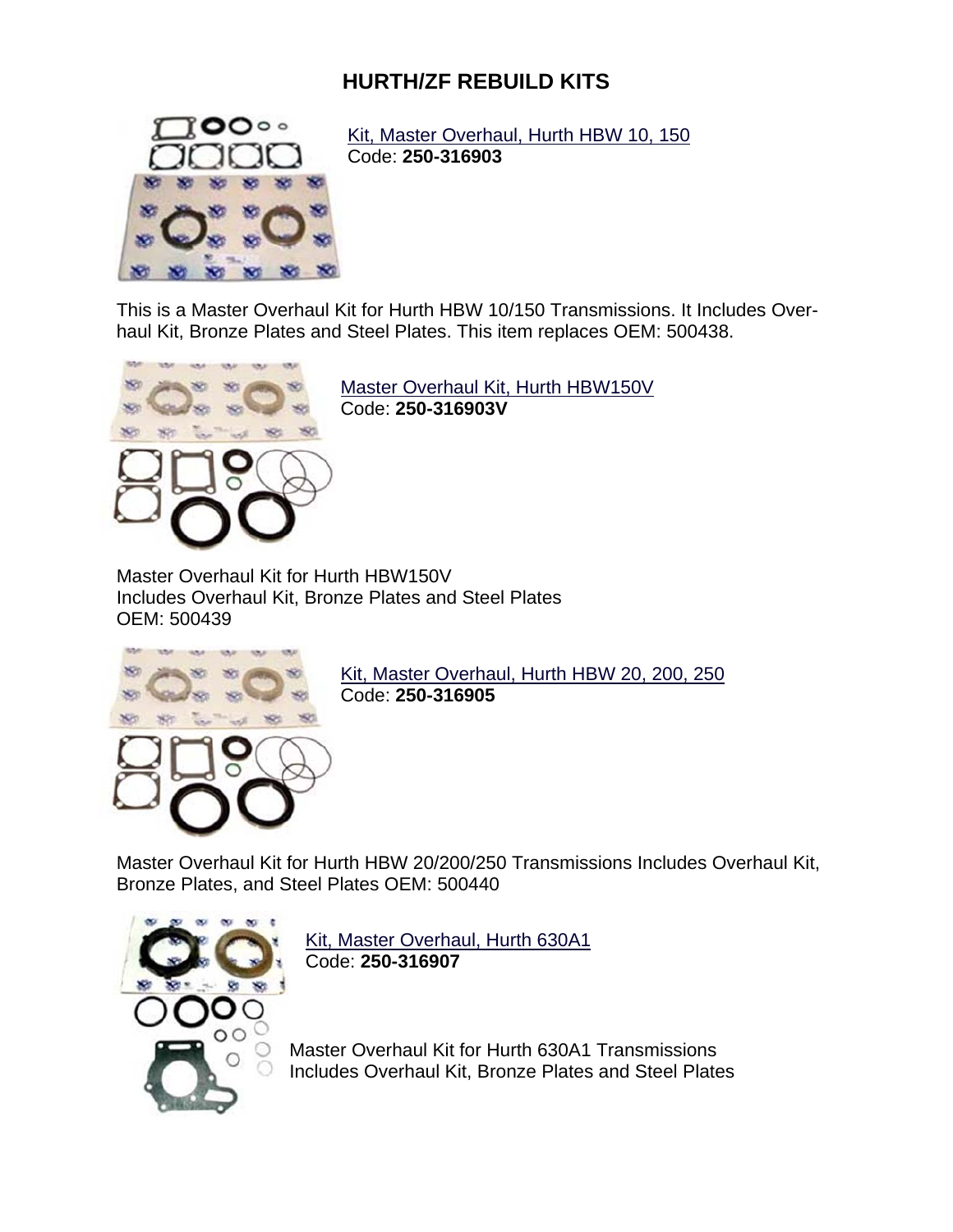#### <span id="page-16-0"></span>TWIN DISC MG-502



| ALTO NO.        | OEM NO.       | <b>DESCRIPTION</b>              | USAGE | <b>NOTES</b>         |
|-----------------|---------------|---------------------------------|-------|----------------------|
| <b>CLUTCHES</b> |               |                                 |       |                      |
| 332701          | B3337         | Steel Forward/Reverse           | 18    | 52 Teeth Flat .051   |
| 332700          | <b>B3336A</b> | <b>Friction Forward/Reverse</b> | 16    | 79 Teeth Bronze .085 |
|                 |               |                                 |       |                      |

#### TWIN DISC MG-506 MARINE PARTS SUPPLY (800) 661-5353

| <b>CLUTCHES</b> |               |                                 |    |                    |
|-----------------|---------------|---------------------------------|----|--------------------|
| 332703          | 204097        | Steel Forward/Reverse           | 18 | 42 Teeth Flat .061 |
| 332702          | <b>B3060B</b> | <b>Friction Forward/Reverse</b> | 16 | Bronze .085        |

#### TWIN DISC MG-509-512

| <b>CLUTCHES</b> |               |                                            |    |                    |
|-----------------|---------------|--------------------------------------------|----|--------------------|
| 332705          | A-4939        | Steel Forward/Reverse - MG-509 Only        |    | 45 Teeth Flat .062 |
|                 | P-4371        |                                            |    |                    |
| 332704          | A-4480A.B.M   | Friction Forward/Reverse - MG-509 & MG-512 | 14 | 112. Bronze        |
|                 | P-4251A, B, C |                                            |    |                    |

#### TWIN DISC MG-514A, B, C

| <b>CLUTCHES</b> |         |                               |    |             |
|-----------------|---------|-------------------------------|----|-------------|
| 332707          | A-6567C | Steel MG-514A.MG-514B - Early | 14 | Flat .091   |
| 332709          | A-6567E | Steel MG-514A, MG-514B - Late |    | Step .091   |
| 332709          | A-6567E | Steel MG-514C                 |    | Step .091   |
| 332706          | A-6566E | Friction - All Models         | 14 | 122. Bronze |
|                 |         |                               |    |             |

#### TWIN DISC (Various)

| <b>CLUTCHES</b>    |               |                                                             |    |             |
|--------------------|---------------|-------------------------------------------------------------|----|-------------|
| 332708             | 206177M       | Friction                                                    |    |             |
| 332711-228         | 215736        | Steel - MG-518                                              |    | Flat .090   |
| 332712             | 206106X       | Friction - MG-518                                           |    | Grn WF .125 |
| <b>MISC. PARTS</b> |               |                                                             |    |             |
| 332501UP12         | B1432         | Bearing Retainer (Pack of 12 Pcs.)                          | 12 |             |
| 332502UP26         | <b>B3073C</b> | Drive Block, Rubber - Large (Pack of 26 Pcs.)<br>$\sqrt{2}$ | 26 |             |
| 332503UP26         | A3905E        | Drive Block, Rubber - Small (Pack of 26 Pcs.)               | 26 |             |

#### HURTH MARINE HBW 5, 50, 100

| <b>KITS</b>        |           |                                                       |    |                   |
|--------------------|-----------|-------------------------------------------------------|----|-------------------|
| 316801B            | 500427    | GASKET SET Includes Paper and Rubber Parts Only       |    |                   |
| 316901             | 500437    | <b>MASTER OVERHAUL KIT</b>                            |    |                   |
|                    |           | Includes Overhaul Kit, Bronze Plates and Steel Plates |    |                   |
| 316750             | <b>NL</b> | <b>CLUTCH PLATE MODULE</b>                            |    |                   |
|                    |           | Includes 8 Bronze Plates, 6 Steel Plates              |    |                   |
| <b>CLUTCHES</b>    |           |                                                       |    |                   |
| 316700             | 288757    | Friction                                              | 8  | Bronze .063       |
| 316701             | 288758    | Steel                                                 | 6  | Flat .056         |
| <b>MISC. PARTS</b> |           |                                                       |    |                   |
| 316003             | 288739    | Gasket                                                | 4  |                   |
| 316005             | 254716    | Gasket - Shift Cover                                  |    |                   |
| 316410             | 106864    | Metal Seal - Lever                                    |    | OD: 26mm ID: 20mm |
| 316401             | 280135    | <b>Metal Seal</b>                                     |    | OD: 37mm ID: 27mm |
| 316402             | 105153    | <b>Metal Seal</b>                                     |    | OD: 45mm ID: 32mm |
| 2000950            | 105524    | Oring - Shift Shaft HBW-50                            | ு∪ |                   |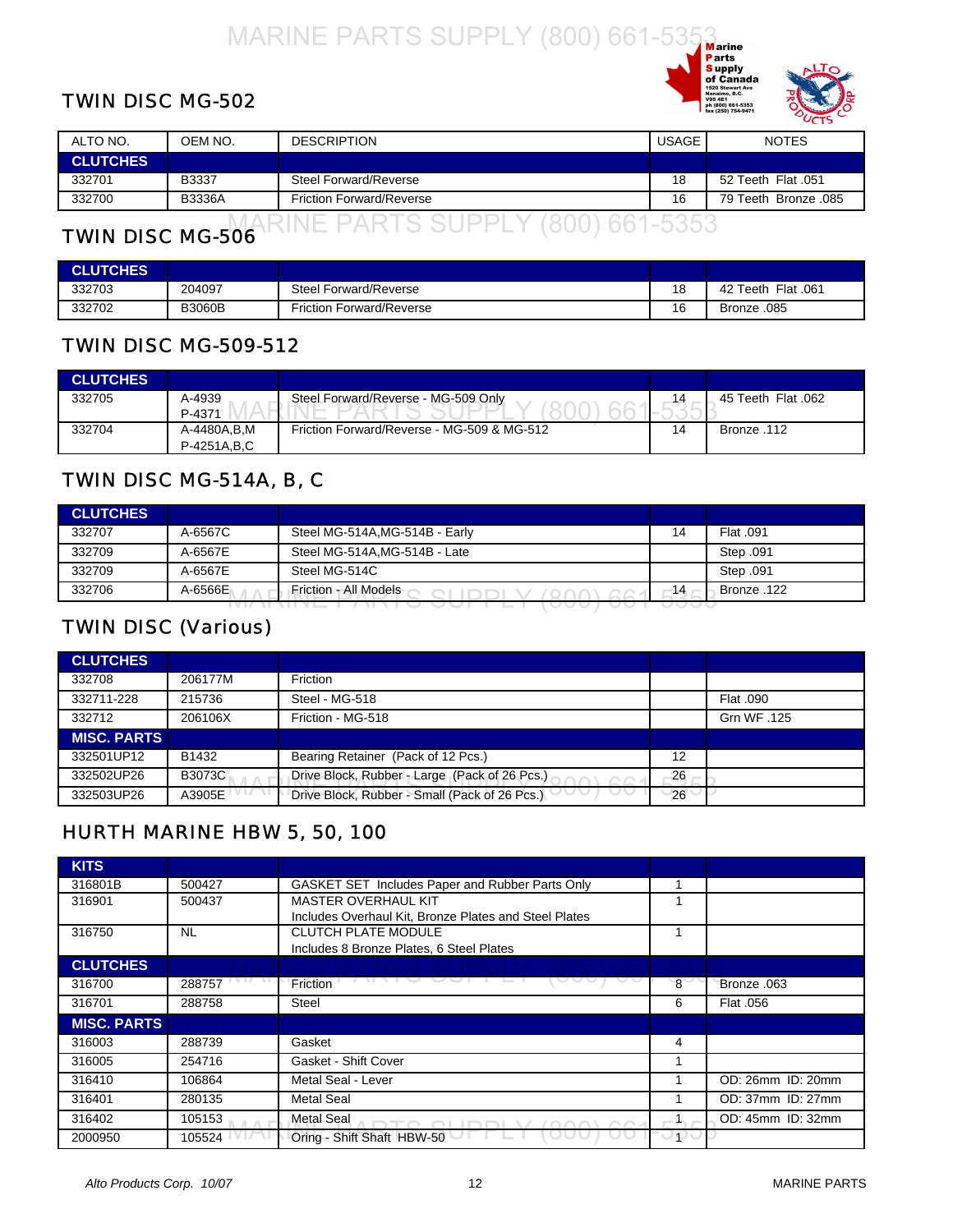



#### <span id="page-17-0"></span>HURTH MARINE HBW 5, 50, 100

| ALTO NO.                       | OEM NO. | <b>DESCRIPTION</b>                        | <b>USAGE</b>   | <b>NOTES</b> |
|--------------------------------|---------|-------------------------------------------|----------------|--------------|
| <b>MISC. PARTS (Continued)</b> |         |                                           |                |              |
| 2401230                        | 105679  | Oring - Intermediate Shaft HBW-100        | 1              |              |
| 316187                         | 288748  | <b>Thrust Washer</b>                      | 2              |              |
| 316187-396                     | 288748  | Thrust Washer (OE Design)                 | $\overline{2}$ |              |
| 316645                         |         | Shim Kit - Bearing (Contains 1 Each Shim) |                |              |
| 316150-050                     | 288735  | Shim Bearing                              |                | .50mm        |
| 316150-030                     | 288734  | Shim Bearing                              |                | .30mm        |
| 316150-020                     | 288733  | Shim Bearing                              |                | .20mm        |
| 316150-015                     | 288732  | Shim Bearing                              |                | .15mm        |
| 316150-010                     | 288731  | Shim Bearing                              |                | .10mm        |
| 316646                         |         | Shim Kit - Clutch (Contains 1 Each Shim)  | 1              |              |
| 316151-040                     | 288760  | Shim Clutch                               |                | .40mm        |
| 316151-050                     | 288761  | Shim Clutch<br>$\cap$ $\cap$ $\land$      | $-1$           | .50mm        |
| 316151-060                     | 288762  | Shim Clutch                               | ு              | .60mm        |
| 316151-070                     | 288763  | Shim Clutch                               |                | .70mm        |

#### HURTH MARINE HBW 10, 150

| <b>KITS</b>        |           |                                                                                     |              |                   |
|--------------------|-----------|-------------------------------------------------------------------------------------|--------------|-------------------|
| 316803B            | 500428    | <b>GASKET SET</b>                                                                   | 1            |                   |
|                    |           | Includes Gaskets, Orings and Metal Clad Seals                                       |              |                   |
| 316903             | 500438    | <b>MASTER OVERHAUL KIT</b>                                                          | $\mathbf{1}$ |                   |
|                    |           | Includes Overhaul Kit, Bronze Plates and Steel Plates                               |              |                   |
| 316903A            | NL        | MASTER OVERHAUL KIT - LATE<br>Includes Overhaul Kit, Bronze Plates and Steel Plates | 58           |                   |
| 316750A            | <b>NL</b> | <b>CLUTCH PLATE MODULE</b>                                                          | $\mathbf{1}$ |                   |
|                    |           | Includes 8 Bronze Plates, 6 Steel Plates                                            |              |                   |
| 316750E            | <b>NL</b> | <b>CLUTCH PLATE MODULE - LATE</b>                                                   | $\mathbf{1}$ |                   |
|                    |           | Includes 8 Bronze Plates, 8 Steel Plates                                            |              |                   |
| <b>CLUTCHES</b>    |           |                                                                                     |              |                   |
| 316702             | 288912    | Friction                                                                            | 8            | Bronze .063       |
| 316702-150         | 407231    | Friction - Thin                                                                     | 8            | Bronze .059       |
| 316703             | 187872    | Steel                                                                               | 6            | Flat .056         |
| 316703-100         | <b>NL</b> | Steel - Thin                                                                        | 8            | Flat .039         |
| <b>MISC. PARTS</b> |           |                                                                                     |              |                   |
| 316002             | 254715    | Gasket                                                                              | 4            |                   |
| 316005             | 254716    | Gasket - Shift Cover                                                                | $\mathbf{1}$ |                   |
| 316410             | 106864    | Metal Clad Seal - Lever                                                             | $\mathbf{1}$ | OD: 26mm ID: 20mm |
| 316403             | 215875    | Metal Clad Seal - Front                                                             | $\mathbf{1}$ | OD: 52mm ID: 30mm |
| 316404             | 105159    | Metal Clad Seal - Rear                                                              | $\mathbf{1}$ | OD: 52mm ID: 40mm |
| 3001400            | 105530    | Oring - Intermediate Shaft HBW 150                                                  | $\mathbf{1}$ |                   |
| 316188             | 344787    | <b>Thrust Washer</b>                                                                | 2            |                   |
| 316645A            |           | Shim Kit - Bearing (Contains 1 Each Shim)                                           |              |                   |
| 316150A010         | 206474    | Shim - Bearing                                                                      | EI 1         | .10 <sub>mm</sub> |
| 316150A015         | 206475    | Shim - Bearing                                                                      | $\mathbf{1}$ | .15mm             |
| 316150A020         | 206476    | Shim - Bearing                                                                      | $\mathbf{1}$ | .20mm             |
| 316150A050         | 228540    | Shim - Bearing                                                                      | $\mathbf{1}$ | .50mm             |
| 316150A100         | 228539    | Shim - Bearing                                                                      | $\mathbf{1}$ | 1.0 <sub>mm</sub> |
| 316646A            |           | Shim Kit - Clutch (Contains 1 Each Shim)                                            |              |                   |
| 316151A040         | 195714    | Shim - Clutch                                                                       | $\mathbf{1}$ | .40mm             |
| 316151A050         | 195715    | Shim - Clutch                                                                       | $\mathbf{1}$ | .50mm             |
| 316151A060         | 195716    | Shim - Clutch                                                                       | 15           | .60mm             |
| 316151A070         | 195717    | Shim - Clutch                                                                       | $\mathbf{1}$ | .70mm             |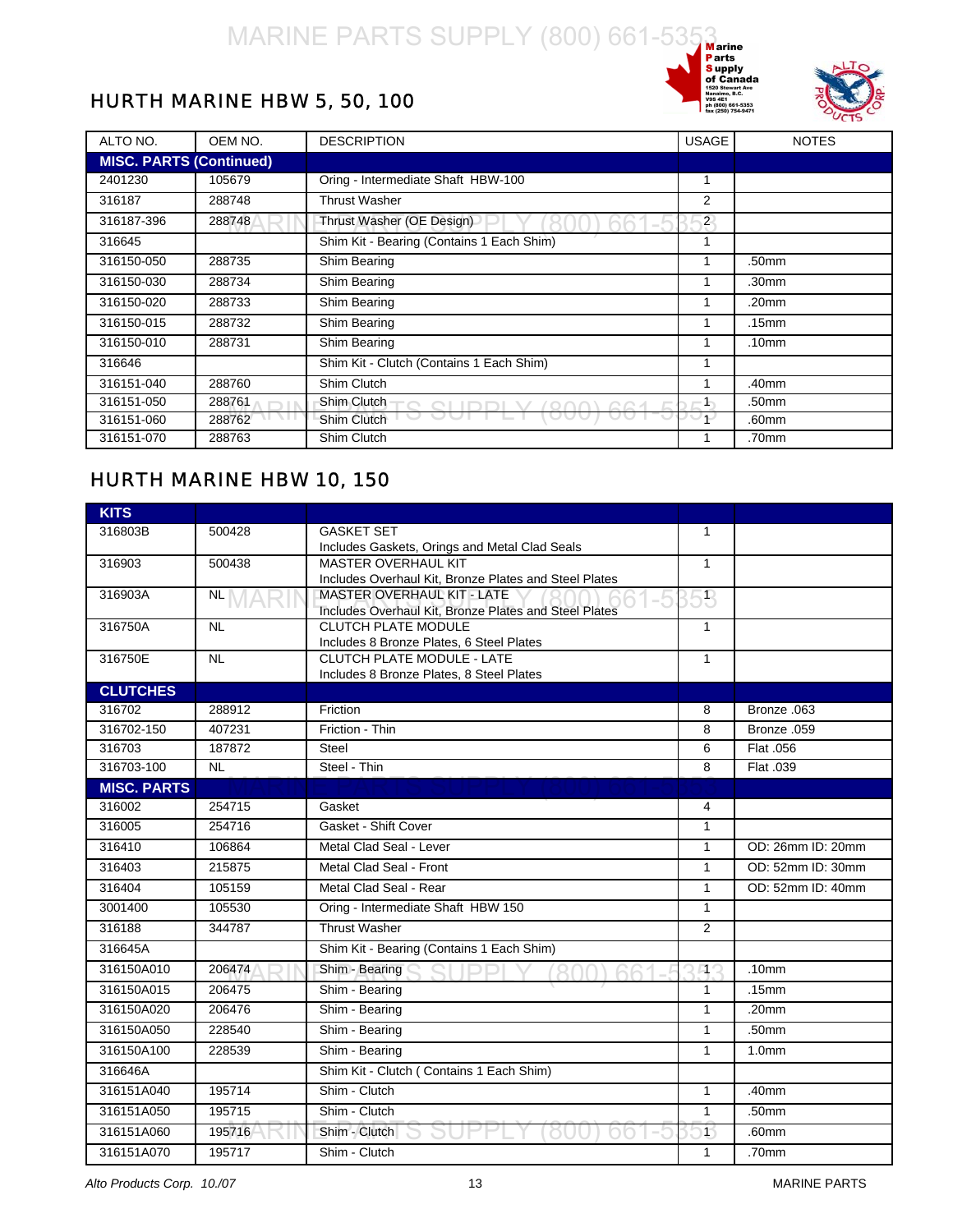



#### <span id="page-18-0"></span>HURTH MARINE HBW 150V

| ALTO NO.           | OEM NO.   | <b>DESCRIPTION</b>                                                                 | <b>USAGE</b>   | <b>NOTES</b>      |
|--------------------|-----------|------------------------------------------------------------------------------------|----------------|-------------------|
| <b>KITS</b>        |           |                                                                                    |                |                   |
| 316803VB           | 500429    | <b>GASKET SET</b>                                                                  | 1              |                   |
|                    |           | Includes Gaskets, Orings, Metal Clad Seals & Sealing Rings                         |                |                   |
| 316903V            | 500439    | MASTER OVERHAUL KIT<br>hh<br>Includes Overhaul Kit, Bronze Plates and Steel Plates |                |                   |
| 316903VA           | <b>NL</b> | <b>MASTER OVERHAUL KIT - LATE</b>                                                  | 1              |                   |
|                    |           | Includes Overhaul Kit, Bronze Plates and Steel Plates                              |                |                   |
| 316750A            | <b>NL</b> | <b>CLUTCH PLATE MODULE</b>                                                         | 1              |                   |
|                    |           | Includes 8 Bronze Plates, 6 Steel Plates                                           |                |                   |
| 316750E            | <b>NL</b> | <b>CLUTCH PLATE MODULE - LATE</b>                                                  | $\mathbf{1}$   |                   |
|                    |           | Includes 8 Bronze Plates, 8 Steel Plates                                           |                |                   |
| <b>CLUTCHES</b>    |           |                                                                                    |                |                   |
| 316702             | 288912    | Friction                                                                           | 8              | Bronze .063       |
| 316702-150         | 407231    | Friction - Thin                                                                    | 8              | Bronze .059       |
| 316703             | 187872    | Steel                                                                              | 6              | Flat .056         |
| 316703-100         | <b>NL</b> | Steel - Thin                                                                       | $\overline{8}$ | Flat .039         |
| <b>MISC. PARTS</b> |           |                                                                                    |                |                   |
| 316002             | 254715    | Gasket                                                                             | $\overline{2}$ |                   |
| 316005             | 254716    | Gasket - Shift Cover                                                               | 1              |                   |
| 316410             | 106864    | Metal Clad Seal - Lever                                                            | 1              | OD: 26mm ID: 20mm |
| 316403             | 215875    | Metal Clad Seal - Front                                                            | 1              | OD: 52mm ID: 30mm |
| 316406             | 401647    | Metal Clad Seal - Rear                                                             | 2              | OD: 90mm ID: 65mm |
| 3004950            | 105590    | Oring                                                                              | 1              |                   |
| 2508500            | 291618    | Oring                                                                              | 2              |                   |

#### **HURTH MARINE HBW 20, 220, 250** SUPPLY (800) 661-5353

| <b>KITS</b>        |                  |                                                                                          |              |                   |
|--------------------|------------------|------------------------------------------------------------------------------------------|--------------|-------------------|
|                    |                  |                                                                                          |              |                   |
| 316805B            | 500430           | <b>OVERHAUL KIT</b>                                                                      | $\mathbf{1}$ |                   |
| 316905             | 500440           | Includes Gaskets, Orings, Metal Clad Seals & Sealing Rings<br><b>MASTER OVERHAUL KIT</b> | $\mathbf{1}$ |                   |
|                    |                  | Includes Overhaul Kit, Bronze Plates and Steel Plates                                    |              |                   |
| 316750B            | <b>NL</b>        | <b>CLUTCH PLATE MODULE</b>                                                               | $\mathbf{1}$ |                   |
|                    |                  | Includes 10 Bronze Plates, 8 Steel Plates                                                |              |                   |
| <b>CLUTCHES</b>    |                  |                                                                                          |              |                   |
| 316704             | 288889           | Friction                                                                                 | 10           | Bronze .063       |
| 316705             | 206026           | <b>Steel</b>                                                                             | 8            | Flat .056         |
| <b>MISC. PARTS</b> |                  |                                                                                          |              |                   |
| 316001             | 274251           | Gasket                                                                                   | 4            |                   |
| 316410             | 106864           | Metal Clad Seal - Lever                                                                  | $\mathbf{1}$ | OD: 26mm ID: 20mm |
| 316404             | 105159           | <b>Metal Clad Seal</b>                                                                   | $\mathbf{1}$ | OD: 52mm ID: 40mm |
| 316405             | 284260           | <b>Metal Clad Seal</b>                                                                   | 1            | OD: 90mm ID: 65mm |
| 316189             | 327395<br>277109 | Oring                                                                                    | $\mathbf{1}$ |                   |
| 316645B            |                  | Shim Kit - Bearing (Contains 1 Each Shim)                                                |              |                   |
| 316150B010         | 274252           | Shim - Bearing                                                                           |              | .10 <sub>mm</sub> |
| 316150B015         | 274253           | Shim - Bearing                                                                           | $\mathbf{1}$ | .15mm             |
| 316150B020         | 274254           | Shim - Bearing                                                                           | $\mathbf{1}$ | .20 <sub>mm</sub> |
| 316150B050         | 274255           | Shim - Bearing                                                                           | $\mathbf{1}$ | .50mm             |
| 316150B100         | 274256           | Shim - Bearing                                                                           | 1            | 1.0 <sub>mm</sub> |
| 316646A            |                  | Shim Kit - Clutch (Contains 1 Each Shim)                                                 |              |                   |
| 316151A040         | 195714           | Shim - Clutch                                                                            | $\mathbf{1}$ | .40 <sub>mm</sub> |
| 316151A050         | 195715           | Shim - Clutch                                                                            | $\mathbf{1}$ | .50mm             |
| 316151A060         | 195716           | Shim - Clutch                                                                            | th.          | .60mm             |
| 316151A070         | 195717           | Shim - Clutch                                                                            | $\mathbf{f}$ | .70mm             |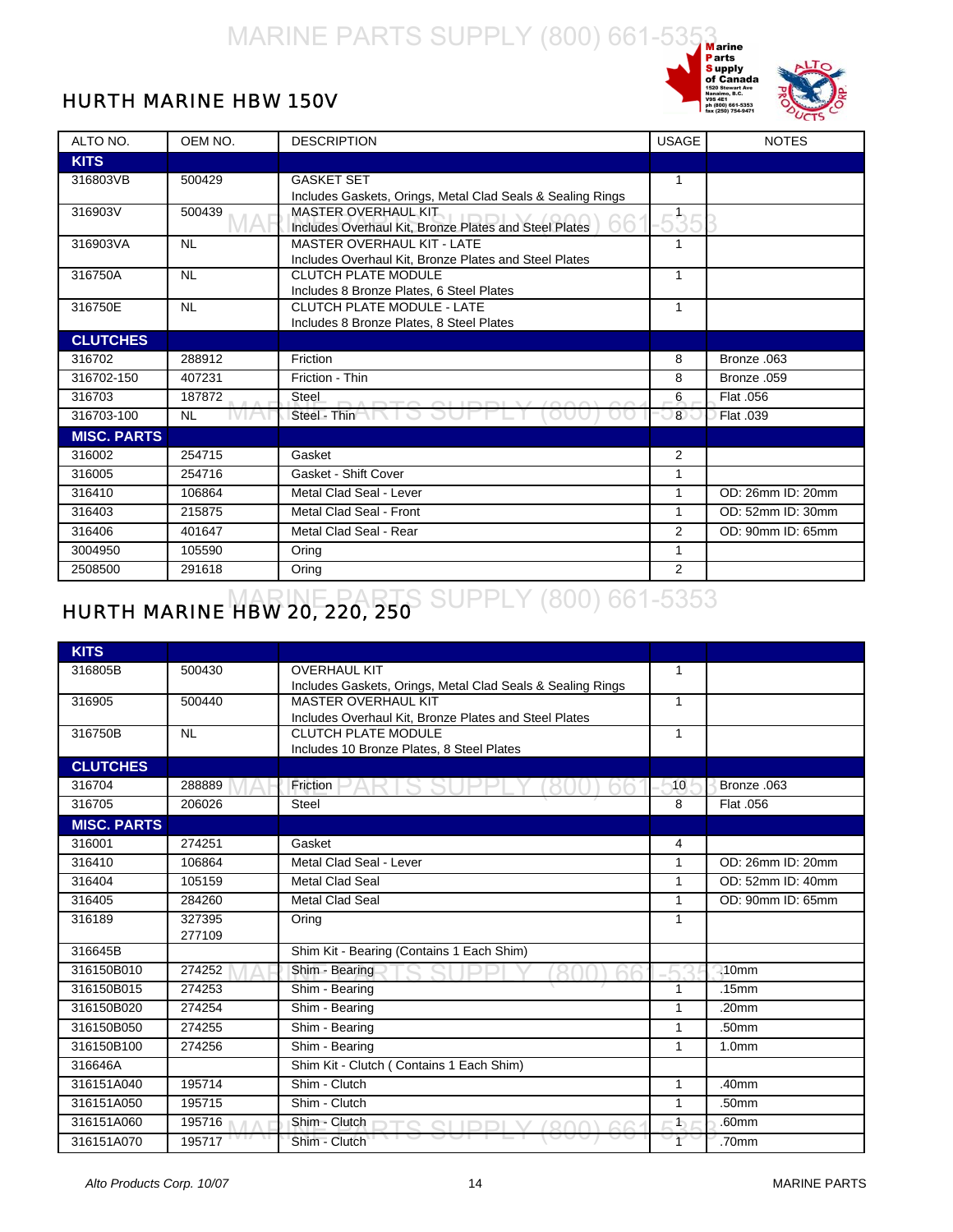



#### <span id="page-19-0"></span>HURTH MARINE HBW 360, 450, 630

| ALTO NO.                 | OEM NO. | <b>DESCRIPTION</b> | <b>USAGE</b> | <b>NOTES</b> |  |
|--------------------------|---------|--------------------|--------------|--------------|--|
| <b>CLUTCHES</b>          |         |                    |              |              |  |
| 316706                   | 326380  | Friction           | AR           | Paper .063   |  |
| 316707                   | 408265  | <b>Steel</b>       | AR           | Flat .056    |  |
| $\overline{\phantom{a}}$ |         |                    |              |              |  |

#### HURTH MARINE Damper Assemblies

| <b>DAMPER ASSEMBLIES</b> |               |                                         |               |
|--------------------------|---------------|-----------------------------------------|---------------|
| DA-301                   | 947-77-601-02 | 121.5mm X 100mm 10/23/29 Teeth DIN 5464 | 45 Degree x 8 |
|                          | 254750        |                                         |               |
| DA-302                   | 947-44-601-03 | 152mm x 123mm 10/23/29 Teeth DIN 5464   | 45 Degree x 8 |
|                          | 254762        | w/DOWEL PIN HOLES                       |               |
| DA-303                   | 288240        | 157mm X 123mm 10/23/29 Teeth DIN 5464   | 72 Degree x 5 |

#### HURTH MARINE HSW 800 SERIES (Reduction) & <code>V</code> DRIVE  $53\,$

| <b>KITS</b>        |                        |                                                            |                 |                   |
|--------------------|------------------------|------------------------------------------------------------|-----------------|-------------------|
| 316807CB           | <b>NA</b>              | <b>OVERHAUL KIT - (800 REDUCTION)</b>                      | 1               |                   |
|                    |                        | Includes Gaskets, Orings, Metal Clad Seals & Sealing Rings |                 |                   |
| 316807BB           | <b>NL</b>              | <b>OVERHAUL KIT - (V DRIVE)</b>                            | $\mathbf{1}$    |                   |
|                    |                        | Includes Gaskets, Orings, Metal Clad Seals & Sealing Rings |                 |                   |
| 316907A            | 500435                 | MASTER OVERHAUL KIT - (800 REDUCTION)                      | $\mathbf{1}$    |                   |
|                    |                        | Includes Overhaul Kit, Bronze Plates and Steel Plates      |                 |                   |
| 316907AV           | $\overline{\text{NL}}$ | MASTER OVERHAUL KIT - (V DRIVE)                            | $\mathbf{1}$    |                   |
|                    |                        | Includes Overhaul Kit, Bronze Plates and Steel Plates      |                 |                   |
| 316750D            | NL                     | CLUTCH PLATE MODULE - (800 REDUCTION AND V DRIVE)          | 5B              |                   |
|                    |                        | Includes 10 Bronze Plates and 12 Steel Plates              |                 |                   |
| <b>CLUTCHES</b>    |                        |                                                            |                 |                   |
| 316708             | 97827315013            | Friction                                                   | 10 <sup>1</sup> | Bronze .079       |
|                    | 455-786                |                                                            |                 |                   |
| 316709             | 813319<br>97827314013  | Steel                                                      | 12              | Wave .067         |
|                    | 455-787                |                                                            |                 |                   |
|                    | 813320                 |                                                            |                 |                   |
| <b>MISC. PARTS</b> |                        |                                                            |                 |                   |
| 316004             | 27-813301              | Gasket - Shift Cover                                       | 1               |                   |
|                    | 408-388                | $\Box$ $\Lambda$<br>DTO OLIDDI                             | пn              |                   |
| 316051             | 0634303505             | Oring - Output Shaft                                       | $\mathbf{1}$    | OD: 61.5mm        |
| 316405             | 26-813286              | Metal Clad Seal - Input                                    | $\mathbf{1}$    | OD: 52mm ID: 35mm |
|                    | 413-883                |                                                            |                 |                   |
| 316407A            | 634319104              | Metal Clad Seal - Output - REDUCTION                       | $\mathbf{1}$    | OD: 95mm ID: 73mm |
| 316408A            | 105-113                | Seal - Output V DRIVE                                      | $\mathbf{1}$    | 105 X 130 X 12    |
| 316409A            | 480-762                | Seal - Output V DRIVE                                      | $\mathbf{1}$    | 80 X 100 X 10     |
| <b>TBA</b>         |                        | Metal Clad Seal - Control Valve                            | $\mathbf{1}$    | OD: 43mm ID: 30mm |
| 316940             | 438337                 | Filter                                                     | $\mathbf{1}$    |                   |
| FK316940           | 463772                 | Filter Kit - Includes Filter & 2 Orings                    |                 |                   |
| 1180748            | 25-813406<br>105-542   | Oring - Inner Filter Cover<br>661-                         | 53              |                   |
| 2362244            | 25-813407<br>442-731   | Oring - Outer Filter Cover                                 | $\mathbf{1}$    |                   |
| 1581496            | 25-813329<br>105-571   | Oring - Output Flange                                      | $\mathbf{1}$    |                   |
| 0790882            | <b>NL</b>              | Oring - Control Valve                                      | $\overline{2}$  |                   |
| 316102             | 53-813312<br>447-038   | Sealing Ring - Shaft                                       | 3               |                   |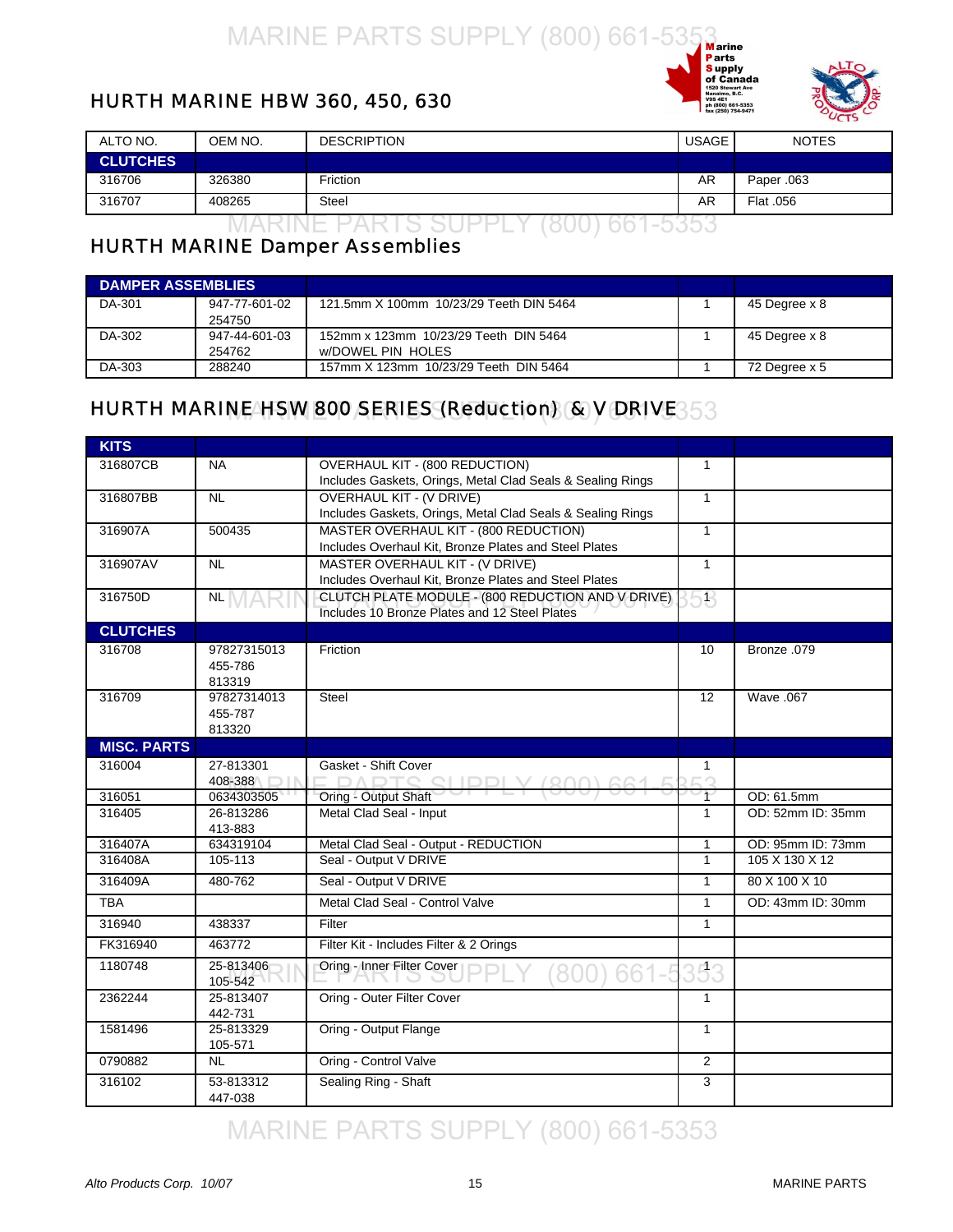

#### <span id="page-20-0"></span>HURTH MARINE HSW 630A-1 (Hydraulic) & 630 V DRIVE

| ALTO NO.           | OEM NO.              | <b>DESCRIPTION</b>                                                                           | <b>USAGE</b>         | <b>NOTES</b>        |
|--------------------|----------------------|----------------------------------------------------------------------------------------------|----------------------|---------------------|
| <b>KITS</b>        |                      |                                                                                              |                      |                     |
| 316807B            | <b>NL</b>            | OVERHAUL KIT - (630A-1 HYDRAULIC)                                                            | $\mathbf{1}$         |                     |
|                    |                      | Includes Gaskets, Orings, Metal Clad Seals & Sealing Rings                                   |                      |                     |
| 316807AB           | 500-423              | OVERHAUL KIT - (630 V DRIVE)                                                                 | 35                   |                     |
|                    |                      | Includes Gaskets, Orings, Metal Clad Seals & Sealing Rings                                   |                      |                     |
| 316907             | <b>NL</b>            | MASTER OVERHAUL KIT - (630A-1 HYDRAULIC)                                                     | 1                    |                     |
| 316907V            | <b>NL</b>            | Includes Overhaul Kit, Bronze Plates and Steel Plates<br>MASTER OVERHAUL KIT - (630 V DRIVE) | $\mathbf{1}$         |                     |
|                    |                      | Includes Overhaul Kit, Bronze Plates and Steel Plates                                        |                      |                     |
| 316750C            | <b>NL</b>            | CLUTCH PLATE MODULE - (630A-1 HYD & 630 V DRIVE)                                             | $\mathbf{1}$         |                     |
|                    |                      | Includes 8 Bronze Plates and 10 Steel Plates                                                 |                      |                     |
| <b>CLUTCHES</b>    |                      |                                                                                              |                      |                     |
| 316708             | 97827315013          | Friction                                                                                     | 8                    | Bronze 2.0mm / .079 |
|                    | 455-786              |                                                                                              |                      | OD: 134mm /5.27 36  |
|                    | 813319               |                                                                                              |                      | Teeth               |
| 316709             | 97827314013          | Steel PARTS SUPPLY (8)                                                                       | 10 <sub>l</sub>      | Wave 1.77mm / .067  |
|                    | 455-787<br>813320    |                                                                                              |                      | ID: 96.5mm / 3.8    |
| <b>MISC. PARTS</b> |                      |                                                                                              |                      |                     |
| 316004             | 27-813301            | Gasket - Shift Cover                                                                         | 1                    |                     |
|                    | 408-388              |                                                                                              |                      |                     |
| 316405             | 26-813286            | Metal Clad Seal - Input                                                                      | $\mathbf{1}$         | OD: 52mm ID: 35mm   |
|                    | 413883               |                                                                                              |                      |                     |
| 316407             | 26-813292            | Metal Clad Seal - Output                                                                     | $\mathbf{1}$         | OD: 72mm ID: 55mm   |
|                    | 442-135              |                                                                                              |                      |                     |
| 316940             | 438337               | Filter                                                                                       | $\mathbf{1}$         |                     |
| FK316940           | 463772               | Filter Kit - Includes Filter & 2 Orings<br>$(0 \cap$                                         | $\ddot{\phantom{1}}$ |                     |
| 1180748            | 25-813406            | Oring - Inner Filter Cover                                                                   | $\top$               |                     |
|                    | 105-542              |                                                                                              |                      |                     |
| 2362244            | 25-813407            | Oring - Outer Filter Cover                                                                   | $\mathbf{1}$         |                     |
| 1581496            | 442-731<br>25-813329 | Oring - Output Flange                                                                        | $\mathbf{1}$         |                     |
|                    | 105571               |                                                                                              |                      |                     |
| 0790882            | 101-101              | Oring - Control Valve                                                                        | $\overline{2}$       |                     |
| <b>TBA</b>         | 101-100              | Metal Clad Seal - Control Valve                                                              | $\mathbf{1}$         | OD: 43mm ID: 30mm   |
| 316102             | 53-813312            | Sealing Ring - Shaft                                                                         | 3                    |                     |
|                    | 447-038              |                                                                                              |                      |                     |
| 316408             | 444-070              | Seal - Output V DRIVE                                                                        | Ð                    | 85 x 110 x 12       |
| 316409             | 444-071              | Seal - Output V DRIVE                                                                        | $\overline{1}$       | 65 x 85 x 12        |

#### HURTH MARINE HSW 450A-2

| <b>KITS</b>     |           |                                                            |      |                      |
|-----------------|-----------|------------------------------------------------------------|------|----------------------|
| 315800          | <b>NL</b> | <b>OVERHAUL KIT</b>                                        |      |                      |
|                 |           | Includes Gaskets, Orings, Metal Clad Seals & Sealing Rings |      |                      |
| 315900          | <b>NL</b> | <b>MASTER OVERHAUL KIT</b>                                 |      |                      |
|                 |           | Includes Overhaul Kit, Bronze Plates and Steel Plates      |      |                      |
| 315750          | <b>NL</b> | <b>CLUTCH PLATE MODULE</b><br>001                          | -935 |                      |
|                 |           | Includes 8 Bronze Plates, 10 Steel Plates                  |      |                      |
| <b>CLUTCHES</b> |           |                                                            |      |                      |
| 315700BR        | 489120    | Friction                                                   | 8    | Bronze 1.7mm / .066  |
|                 |           |                                                            |      | OD: 110mm / 4.325 27 |
|                 |           |                                                            |      | Teeth                |
| 315701          | 489119    | <b>Steel</b>                                               | 10   | Wave 1.5mm / .059    |
|                 |           |                                                            |      | ID: $85mm / 3.3356$  |
|                 |           |                                                            |      | Teeth                |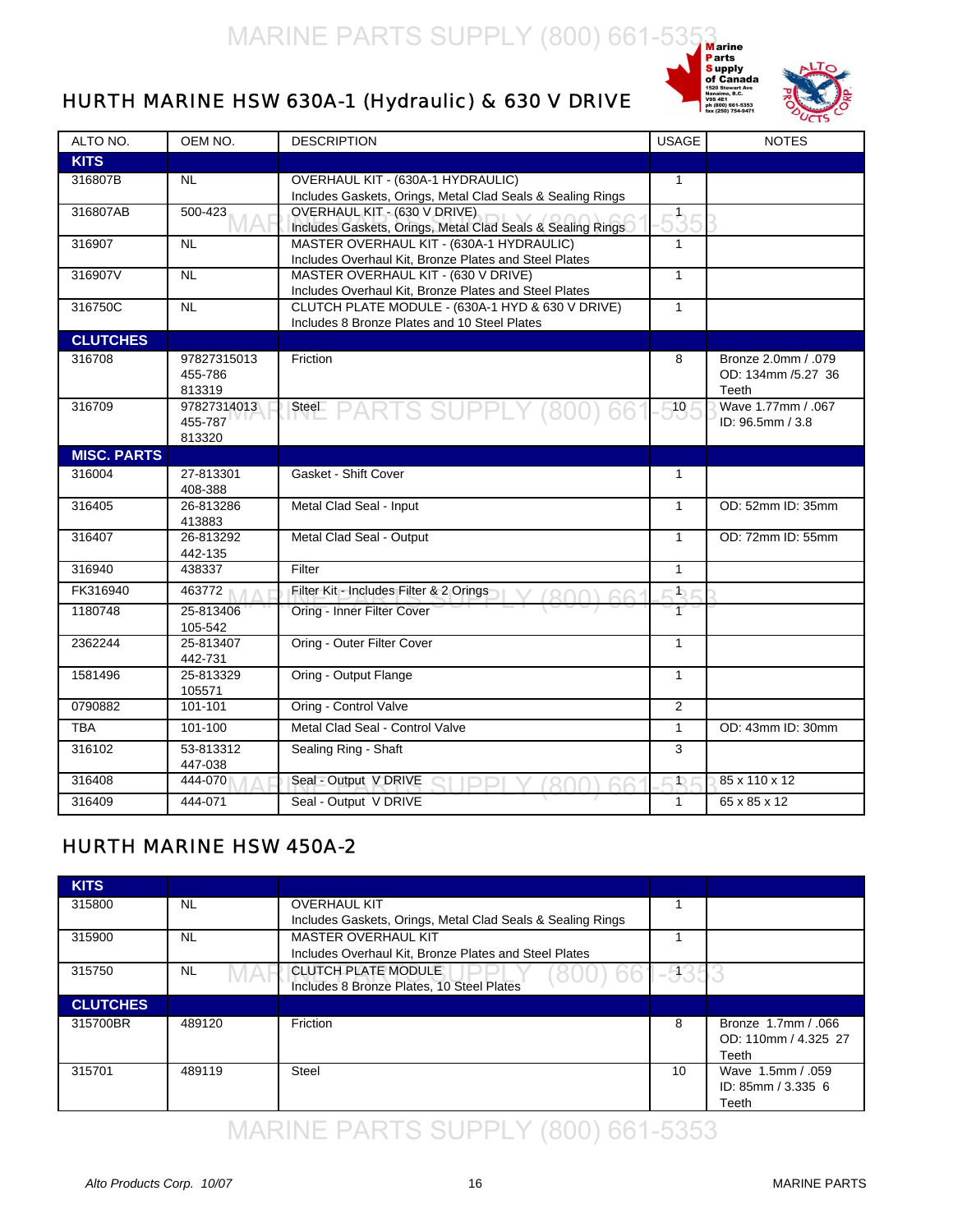



#### <span id="page-21-0"></span>HURTH MARINE HSW 450A-2

| <b>MISC. PARTS (Continued)</b> |        |                                         |   |                         |
|--------------------------------|--------|-----------------------------------------|---|-------------------------|
| 316004                         | 408388 | Gasket - Control Block                  |   |                         |
| 315401                         | 374056 | Metal Clad Seal - Output Shaft          |   | $45 \times 62 \times 8$ |
| 315402                         | 500065 | Metal Clad Seal - Dist. Shaft           |   | 30 x 43 x 8/9.5         |
| 316405                         | 413883 | Metal Clad Seal - Input Shaft           |   | 52 x 35 x 8             |
| 1581181                        | 105559 | Oring - Output Shaft                    |   |                         |
| TBA                            | 438742 | Seal - Suction Pipe                     |   |                         |
|                                | 437653 |                                         |   |                         |
| 315250                         | 489122 | <b>Retainer Ring</b>                    |   |                         |
| 315251                         | 393124 | Snap Ring                               | 2 |                         |
| 316940                         | 438337 | Filter                                  |   |                         |
| FK316940                       | 463772 | Filter Kit - Includes Filter & 2 Orings |   |                         |

#### HURTH MARINE / ZF IRM 220, 220A

#### MARINE PARTS SUPPLY (800) 661-5353

| <b>KITS</b>        |             |                                                               |    |             |
|--------------------|-------------|---------------------------------------------------------------|----|-------------|
| 322800             | 3205199501  | <b>OVERHAUL KIT</b>                                           |    |             |
|                    |             | Includes Gaskets, Orings, Metal Clad Seals & Sealing Rings    |    |             |
| 322901             | <b>NL</b>   | <b>MASTER OVERHAUL KIT</b>                                    |    |             |
|                    |             | Includes Overhaul Kit, Bronze Plates and Steel Plates         |    |             |
| 322750             | 3205199504  | <b>CLUTCH PLATE MODULE</b>                                    |    |             |
|                    |             | Includes 26 Bronze Plates, 24 Steel Plates, 2 Pressure Plates |    |             |
| 322750X            | 3205199504X | <b>CLUTCH PLATE MODULE</b>                                    |    |             |
|                    |             | Includes 26 Bronze Plates, 24 Steel Plates                    |    |             |
| <b>CLUTCHES</b>    |             |                                                               |    |             |
| 322700-220         | 3205302057  | <b>Friction Forward &amp; Reverse</b>                         | 22 | Bronze .087 |
| 322702-180         | 3205302056  | Friction Forward & Reverse (1 Sided)                          | 4  | Bronze .071 |
| 322701-140         | 3205302062  | Steel Forward & Reverse                                       | 24 | Waved .055  |
| 322760A700         | 3205302059  | Steel Forward & Reverse Pressure Plate                        | 2  | Step        |
| <b>MISC. PARTS</b> |             |                                                               |    |             |
| 322100             | 0634402538  | Ring, Sealing Lock                                            | 4  |             |
|                    | 03380100    |                                                               |    |             |
| 322400             | 0634319110  | Metal Clad Seal - Input                                       |    |             |
| 322402             | 063400069   | Metal Clad Seal - Output                                      |    |             |

#### HURTH MARINE / ZF 301, 301AS SUPPLY (800) 661-5353

| <b>KITS</b>        |              |                                                            |   |               |
|--------------------|--------------|------------------------------------------------------------|---|---------------|
| 322802             | 0741728      | <b>OVERHAUL KIT</b>                                        |   |               |
|                    |              | Includes Gaskets, Orings, Metal Clad Seals & Sealing Rings |   |               |
| 322903             | <b>NL</b>    | <b>MASTER OVERHAUL KIT</b>                                 |   |               |
|                    |              | Includes Overhaul Kit, Bronze Plates and Steel Plates      |   |               |
| 322750A            | <b>NL</b>    | <b>CLUTCH PLATE MODULE</b>                                 |   |               |
|                    |              | Includes 9 Bronze Plates, 8 Steel Plates                   |   |               |
| <b>CLUTCHES</b>    |              |                                                            |   |               |
| 322704-200         | 044114009    | Friction                                                   | 9 | Bronze .079   |
| 322705-150         | 3209303035   | <b>Steel</b>                                               | 8 | Flat .059     |
|                    | 043013457254 |                                                            |   |               |
| <b>MISC. PARTS</b> |              |                                                            |   |               |
| 322020             | <b>NL</b>    | Gasket                                                     |   |               |
| 322420             | <b>NL</b>    | Seal                                                       |   | 75-95-10      |
| 322421             | <b>NL</b>    | Seal                                                       |   | $42 - 55 - 8$ |
| 322101             | <b>NL</b>    | Ring, Sealing Lock                                         | 4 |               |
|                    |              |                                                            |   |               |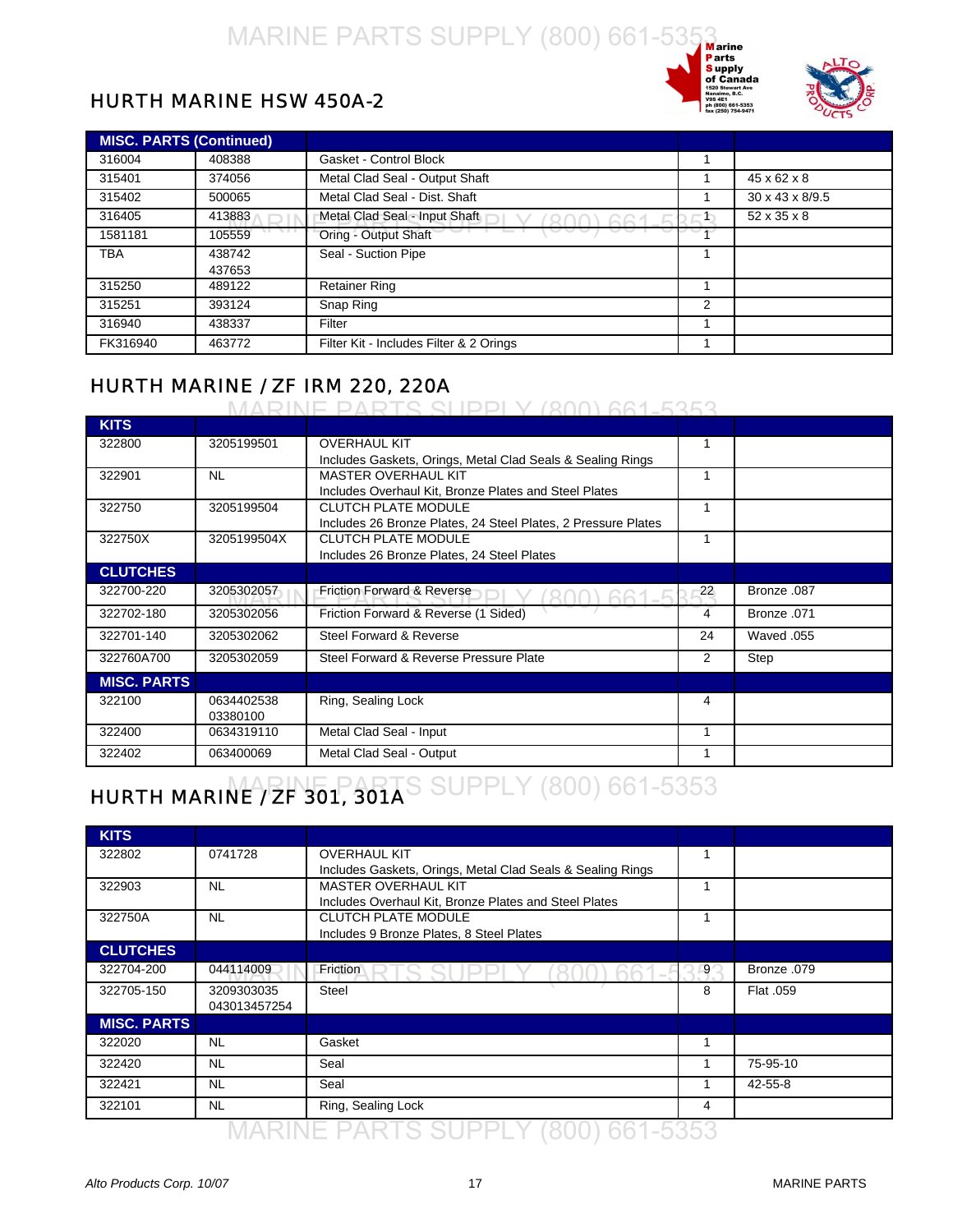## <span id="page-22-0"></span>AltoUpdate...



**MAKE** 

**TRANSMISSION** 

**APPLICATION** Hurth ZF IRM 220 & 220A Clutch Plates & Overhaul Kits **YEAR** 

#### **DESCRIPTION & NOTES...**

#### **Hurth Marine ZF IRM 220, 220A Clutch Plates and Overhaul Kits...** MARINE PARTS SUPPLY (800) 661-5353

We are pleased to announce our clutch plates and overhaul kits for Hurth Marine ZF IRM 220 and 220A transmissions.

**MARINE PARTS SI** 



#### **KITS**

| ALTO #  | REF #       | <b>DESCRIPTION</b>                                                     | USAGE |
|---------|-------------|------------------------------------------------------------------------|-------|
| 322800  | 32051995501 | Overhaul Kit - Gaskets, Orings, Metal Clad Seals & Sealing Rings       |       |
| 322901  | NL          | Master Overhaul Kit - Overhaul Kit, Bronze & Steel Plates              |       |
| 322750  | 3205199504  | Clutch Plate Module - Includes 26 Bronze, 24 Steel & 2 Pressure Plates |       |
| 322750X | 3205199504X | Clutch Plate Module - Includes 26 Bronze & 24 Steel Plates             |       |

#### **CLUTCHES**

| ALTO #     |            | <b>REF # DESCRIPTION</b>                          | <b>USAGE</b> |
|------------|------------|---------------------------------------------------|--------------|
| 322700-220 | 3205302057 | Friction Forward & Reverse, Bronze .087"          | 22           |
| 322702-180 | 3205302056 | Friction Forward & Reverse, 1-sided, Bronze .071" |              |
| 322701-140 | 3205302062 | Steel Forward & Reverse, Waved .055"              | 24           |
| 322760A700 | 3205302059 | Steel Forward & Reverse Pressure Plate with Step  |              |

#### **SEALING RING** MARINE PARTS SUPPLY (800) 661-5353

| ALTO # | REF #                | <b>DESCRIPTION</b>       | $\blacksquare$ |
|--------|----------------------|--------------------------|----------------|
| 322100 | 0634402538, 03380100 | <b>Lock Sealing Ring</b> |                |

#### **METAL CLAD SEALS**

ALTO STANDARD

| A      | ₩<br>135 S | 'NH.<br>- 1  |  |
|--------|------------|--------------|--|
| 322400 | 0634319110 | <b>Input</b> |  |
| 322402 | 063400069  | Output       |  |

**Alto Way • PO Box 1088 • Atmore • AL • 36504 Tel: 251.368.7777 • Fax: 251.368.7774 • www.altoUSA.com**

• Clutches and Gears for Automatic and Standard Transmissions =

**RTS SUPPLY (800) 661-5353** 





 $\int$   $\int$   $\sqrt{SA}$ 

0404004

© Alto Products Corp.

*RED EAGLE*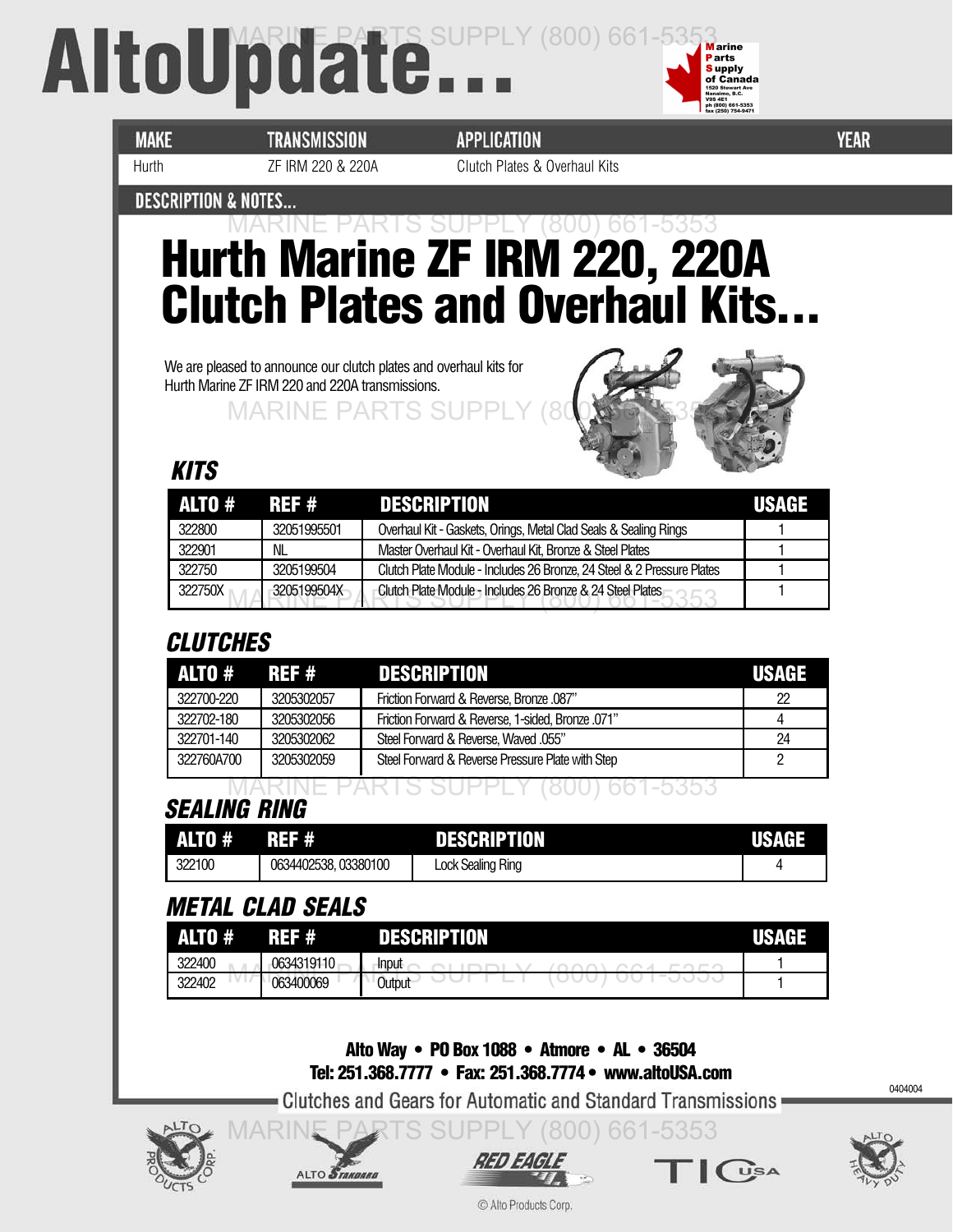#### DRIVE DAMPERS (SPRING MODELS)





#### **Drive Damper, Velvet Drive 71, 72, Heavy Duty Diesel**, 13.875 OD

Code: **250-DA-101**

 This is a Drive Damper Assembly. The diameter is 13.875", and is commonly used on Velvet Drive 71, 72 Heavy Duty Diesel. This item replaces Borg Warner # 1004-650-001.

**Drive Damper, Velvet Drive 71, 72, Volvo 6.18 OD 26 Spline** Code: **250-DA-102**

Drive Damper Assembly for Velvet Drive 71, 72 6.18" OD, 1.353 Spline, 26 tooth OEM: 1004-650-002, AS4-K1C





#### **Drive Damper, Velvet Drive 72, 73, GM 53 Series Detroit** Code: **250-DA-103**

 This is a Drive Damper Assembly for GM 53 Series Detroit Diesel, Velvet Drive 71 & 72. This item replaces Borg Warner OEM: 1004-650-003

#### **Drive Damper, 14" Flywheel, Triangle, Velvet Drive 71, 72** Code: **250-DA-106**

This is a Triangular Drive Damper Assembly for a Velvet Drive 71, 72 with a 14" flywheel. Common use 6.66" RAD. (triangle) 1.353 Spline 26 Tooth. This item replaces Borg Warner # 1004-650-006 AS4-K2C. OEM: 1004-650-006, AS4-K2C





#### **Drive Damper, 12" Flywheel, Triangle, Velvet Drive 71, 72** Code: **250-DA-106A**

This is a Triangular Drive Damper Assembly for Velvet Drive 71 & 72 with 12" flywheel. Common use 6.66" RAD Same as 250-DA-106, except with cut Off rounded ears; 26 Tooth. This item replaces Borg Warner OEM: 120-8-1446

**Drive Damper, Round, 13.25 OD, Velvet Drive 71, 72** Code: **250-DA-107**

This is a Round Drive Damper Assembly with Purple Springs for Velvet Drive 71 & 72 with heavy duty 14" flywheel 13.25" OD, 1.353 Spline; 26 Tooth. common use OEM: 1004-650-007, AS7-K2C Up to 430 cu. in. engines

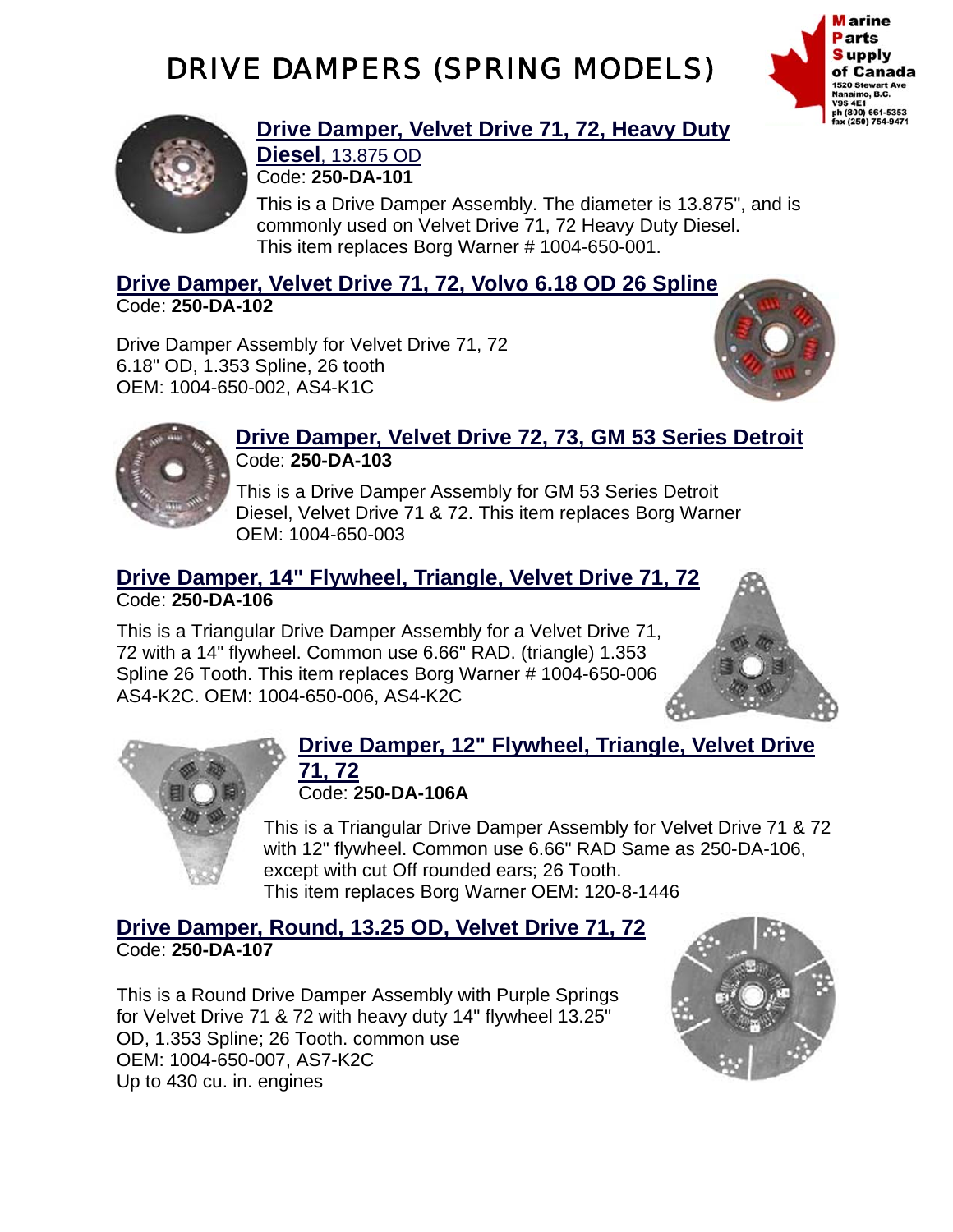



#### **Drive Damper, Round, 13.25 OD, Velvet Drive 71, 72** Code: **250-DA-108**

Round Drive Damper Assembly for common use on Velvet Drive 71 & 72 with White Spring, 13.25" OD OEM: 1004-650-008 up to 370 cu. In. engines

**Drive Damper, Round, 13.25 OD, Velvet Drive 71, 72** Code: **250-DA-111**  Max 500 hp OEM 132-008-2246 *[\(click here to go to 250-DA111 link\)](#page-27-0)*

**Drive Damper, Round, 13.25 OD, Velvet Drive 71, 72** Code: **250-DA-112**  OEM 070-008-1918

#### **Drive Damper, Volvo B30, D21, D40 Eng**

Code: **250-DA-201**

Drive Damper Assembly for Volvo Penta B30, D21, D40 ENG. 287 mm X 123 mm; 26 Tooth OEM: 841893-1

#### **Drive Damper, Volvo D20, D32 Eng**

Code: **250-DA-202**  841896-4 267mm xs 123mm 10 Teeth

#### **Drive Damper, Volvo ,MD21, MD32 Eng**

Code: **250-DA-203**  841894-9 MD21, MD32 ENG. 287mm x 133mm 26 Teeth

#### **Drive Damper, Volvo MD21 Eng**

Code: **250-DA-204**  841892-3 MD21/RB ENG 267mm x 123mm 10 Teeth



**Drive Damper, Volvo TAMD41, 26 Spline**

Code: **250-DA-205**

Drive Damper Assembly for Volvo Penta TAM D41 Eng. 287 mm X 159 mm; 26 Tooth OEM: 855617-7

**Drive Damper, Volvo AQ Model 4 Cylinder** Code: **250-DA-206**

This is a Drive Damper Assembly for Volvo Penta AQ Model 4 Cylinder B21, B23 Engines. This item replaces Volvo OEM: 855389-3



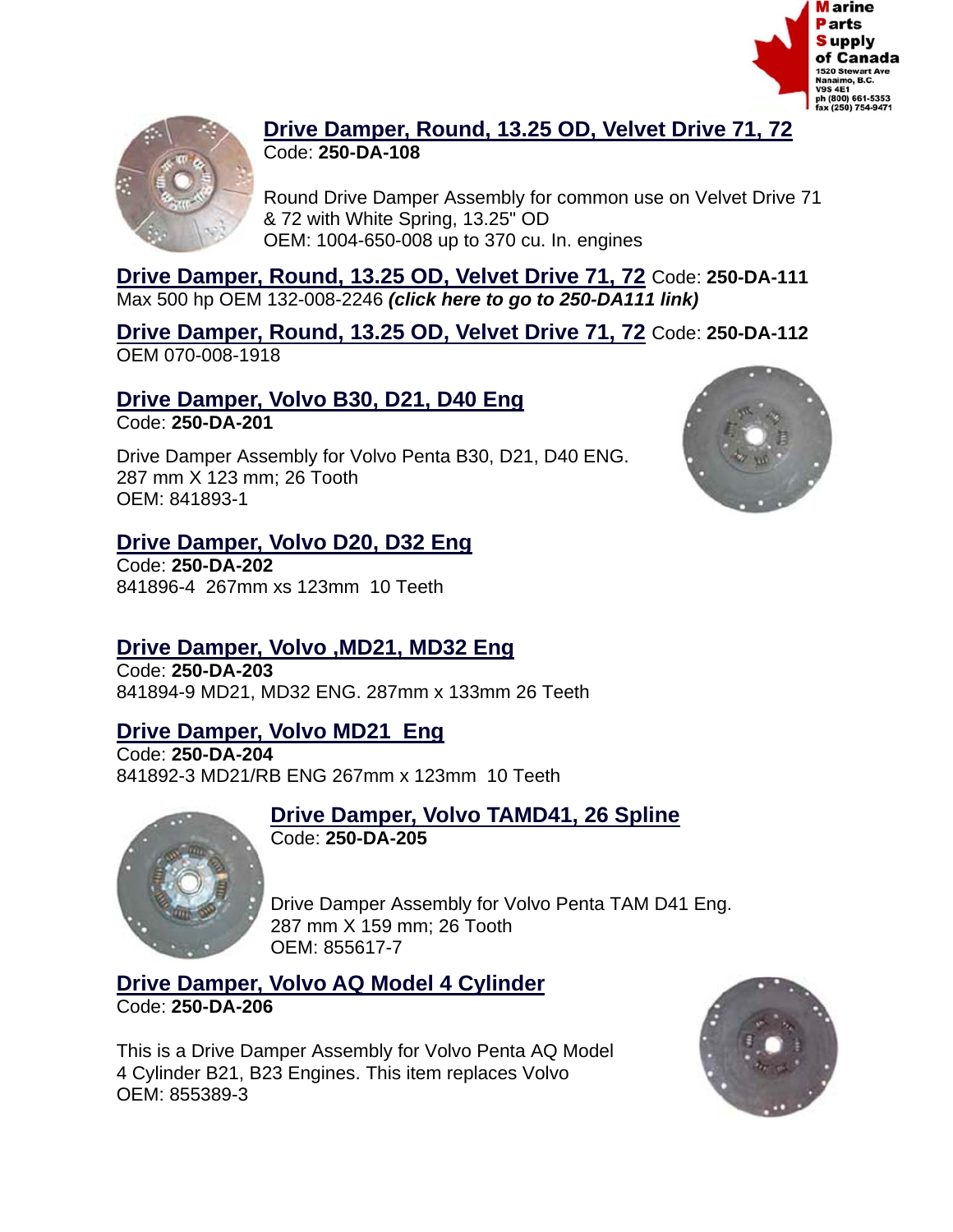

#### **Drive Damper, Hurth**

Code: **250-DA-301**

This is a Drive Damper Assembly for Hurth Marine 121.5 mm X 100 mm; 10/23/29 Teeth DIN 5464; 45° X 8 OEM: 254750.



#### **Drive Damper, Hurth, Velvet Drive 71, 72** Code: **250-DA-302**

This is a Drive Damper Assembly for Velvet Drive 71 & 72; Hurth Marine, 152 mm X 123 mm 10/23/29 Teeth DIN 5464; 45° X 8 Velvet Drive with Dowel Pins. Also fits Volvo Penta. Borg Warner OEM: 2301-650-001; Hurth OEM: 947-44-601-03, 254762.

#### **Drive Damper, Hurth** Code: **250-DA-303**

Drive Damper Assembly for Hurth Marine 157 mm X 123 mm 10/23/29 Teeth DIN5464; 72° X 5 OEM: 288240





#### **Drive Damper, Hurth, Velvet Drive 5000**

Code: **250-DA511**

Drive Damper fits all engines utilizing a Hurth or Borg Warner 5000 series

#### **Drive Damper, Hurth, Velvet Drive 5000** Code: **860125T**

This is a Drive Damper/Drive Plate for a Mercruiser Inboard. It will fit MIE Models & Ski Models with a Hurth or a Borg Warner 5000 Series Transmission. This is a Genuine Mercruiser Part.

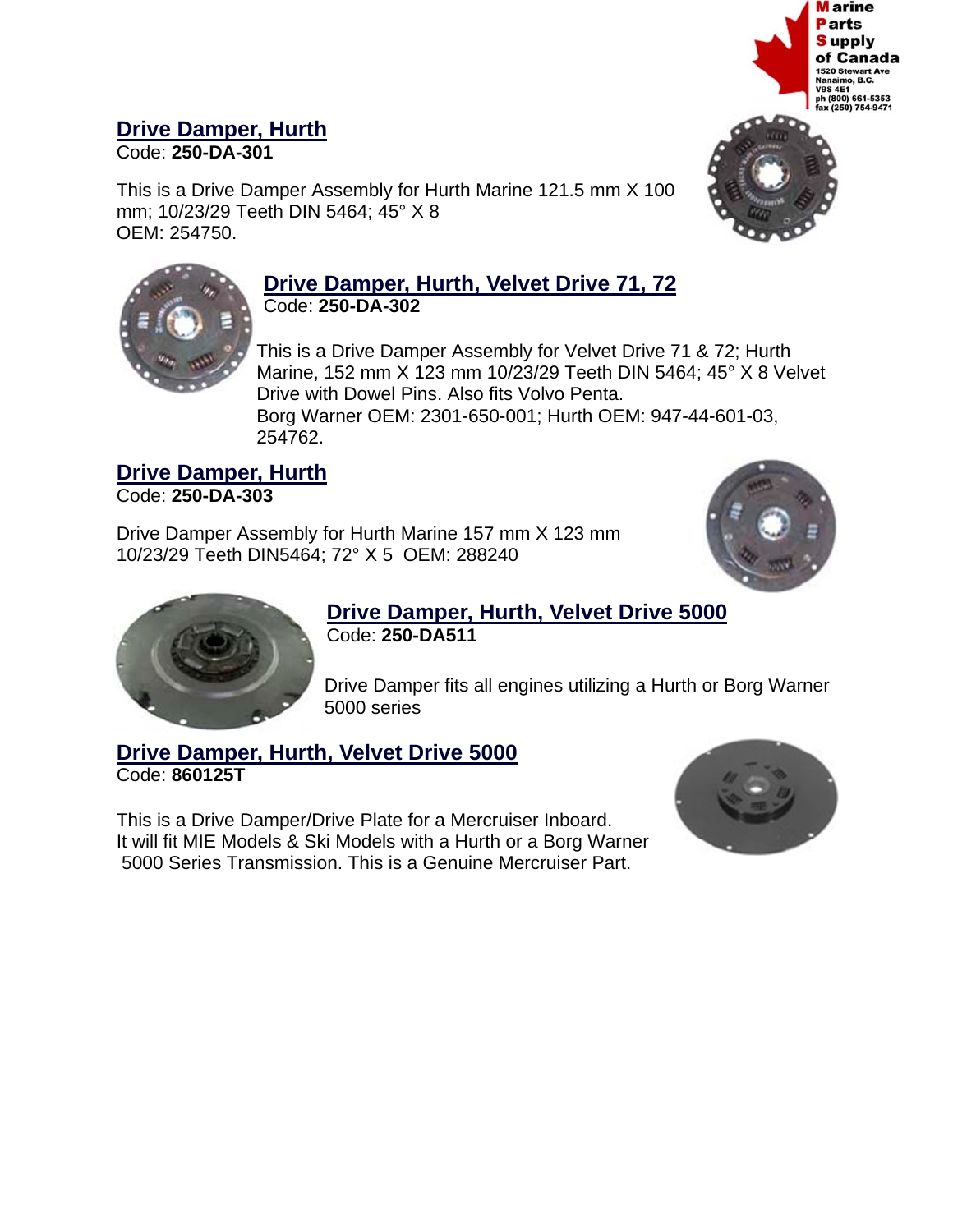

#### MARINE DAMPER ASSEMBLIES

#### VELVET DRIVE ®

| <b>DAMPER ASSEMBLIES</b> |                         |                                                              |      |                           |
|--------------------------|-------------------------|--------------------------------------------------------------|------|---------------------------|
| DA-101                   | 1004-650-001            | IS SUPP                                                      | -535 |                           |
| DA-102                   | 1004-650-002<br>AS4-K1C | 6.18" OD, 1.353 Spline                                       |      | 26 Teeth                  |
| DA-103                   | 1004-650-003            | 8.0" OD, 1.35 Spline<br>(8 Equally Spaced Holes)             |      | 26 Teeth                  |
| DA-106                   | 1004-650-006<br>AS4-K2C | 6.66" RAD (Triangle), 1.353 Spline                           |      | 26 Teeth                  |
| DA-106A                  | 120-8-1446              | 6.66" RAD<br>Same as DA-106 except with Cut Off Rounded Ears |      | 26 Teeth                  |
| DA-107                   | 1004-650-007<br>AS7-K2C | 13.25" OD Fits Engines up to 430 C.U.<br>1.353 spline        |      | 26 Teeth<br>Purple Spring |
| DA-108                   | 1004-650-008            | 13.25: OD Fits Engines up to 370 C.U.                        |      | <b>White Spring</b>       |
| DA-111                   | 132-008-2246            | Lite "Maximum Rating 500 H.P."                               |      |                           |
| DA-112                   | 070-008-1918            |                                                              |      |                           |

Velvet Drive is a registered trademark of Borg Warner Corporation

#### VOLVO PENTA

| <b>DAMPER ASSEMBLIES</b> |              |                                                                               |               |
|--------------------------|--------------|-------------------------------------------------------------------------------|---------------|
| DA-302                   | 2301-650-001 | 152mm x 123mm 10/23/29 Teeth DIN 5464<br>800) 661-535<br>with Dowel Pin Holes | 45 Degree x 8 |
| DA-201                   | 841893-1     | B30, D21, D40 ENG. 287mm x 123mm                                              | 6 Teeth       |
| DA-202                   | 841896-4     | D20, D32 ENG. 267mm xs 123mm                                                  | 10 Teeth      |
| DA-203                   | 841894-9     | MD21, MD32 ENG. 287mm x 133mm                                                 | 26 Teeth      |
| DA-204                   | 841892-3     | MD21/RB ENG 267mm x 123mm                                                     | 10 Teeth      |
| DA-205                   | 855617-7     | TAM D41 ENG 287mm x 159mm                                                     | 26 Teeth      |
| DA-206                   | 855389-3     | <b>B21, B21 ENG</b>                                                           |               |

#### MARINE PARTS SUPPLY (800) 661-5353

#### HURTH MARINE

| <b>DAMPER ASSEMBLIES</b> |                         |                                                            |               |
|--------------------------|-------------------------|------------------------------------------------------------|---------------|
| DA-301                   | 947-77-601-02<br>254750 | 121.5mm X 100mm 10/23/29 Teeth DIN 5464                    | 45 Degree x 8 |
| DA-302                   | 947-44-601-03<br>254762 | 152mm x 123mm 10/23/29 Teeth DIN 5464<br>w/DOWEL PIN HOLES | 45 Degree x 8 |
| DA-303                   | 288240                  | 157mm X 123mm 10/23/29 Teeth DIN 5464                      | 72 Degree x 5 |

MARINE PARTS SUPPLY (800) 661-5353